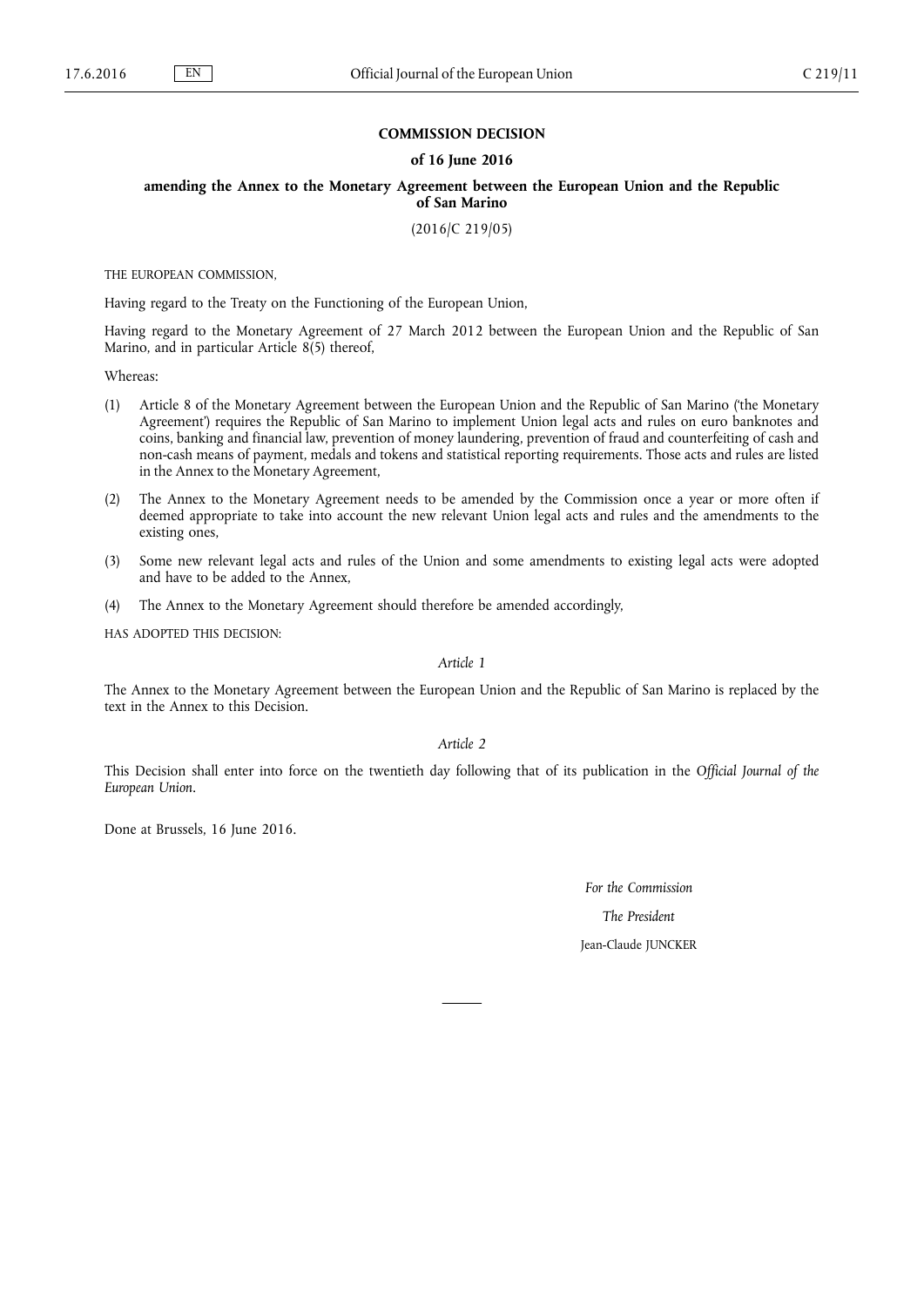# *ANNEX*

|                | Legal Provisions to be implemented                                                                                                                                                                                                                                                                                                                                                                                                                                                                                                                                               | Deadline for<br>implementing |
|----------------|----------------------------------------------------------------------------------------------------------------------------------------------------------------------------------------------------------------------------------------------------------------------------------------------------------------------------------------------------------------------------------------------------------------------------------------------------------------------------------------------------------------------------------------------------------------------------------|------------------------------|
|                | Prevention of money laundering                                                                                                                                                                                                                                                                                                                                                                                                                                                                                                                                                   |                              |
| 1              | Council Framework Decision 2005/212/JHA of 24 February 2005 on Confiscation of<br>Crime-Related Proceeds, Instrumentalities and Property (OJ L 68, 15.3.2005, p. 49)                                                                                                                                                                                                                                                                                                                                                                                                             | 1 Oct 2014 $($ $)$           |
| $\overline{2}$ | Directive 2005/60/EC of the European Parliament and of the Council of 26 October<br>2005 on the prevention of the use of the financial system for the purpose of money<br>laundering and terrorist financing (OJ L 309, 25.11.2005, p. 15)                                                                                                                                                                                                                                                                                                                                       | 1 Sept 2013                  |
|                | Amended by:                                                                                                                                                                                                                                                                                                                                                                                                                                                                                                                                                                      |                              |
| 3              | Directive 2007/64/EC of the European Parliament and of the Council of<br>13 November 2007 on payment services in the internal market amending Directives<br>97/7/EC, 2002/65/EC, 2005/60/EC and 2006/48/EC and repealing Directive 97/5/EC<br>(OJ L 319, 5.12.2007, p. 1)                                                                                                                                                                                                                                                                                                        |                              |
| $\overline{4}$ | Directive 2008/20/EC of the European Parliament and of the Council of 11 March<br>2008 amending Directive 2005/60/EC on the prevention of the use of the financial<br>system for the purpose of money laundering and terrorist financing, as regards the<br>implementing powers conferred on the Commission (OJ L 76, 19.3.2008, p. 46)                                                                                                                                                                                                                                          |                              |
| 5              | Directive 2009/110/EC of the European Parliament and of the Council of<br>16 September 2009 on the taking up, pursuit and prudential supervision of the<br>business of electronic money institutions amending Directives 2005/60/EC and<br>2006/48/EC and repealing Directive 2000/46/EC (OJ L 267, 10.10.2009, p. 7)                                                                                                                                                                                                                                                            |                              |
| 6              | Directive 2010/78/EU of the European Parliament and of the Council of<br>24 November 2010 amending Directives 98/26/EC, 2002/87/EC, 2003/6/EC,<br>2003/41/EC, 2003/71/EC, 2004/39/EC, 2004/109/EC, 2005/60/EC, 2006/48/EC,<br>2006/49/EC and 2009/65/EC in respect of the powers of the European Supervisory<br>Authority (European Banking Authority), the European Supervisory Authority (Euro-<br>pean Insurance and Occupational Pensions Authority) and the European Supervisory<br>Authority (European Securities and Markets Authority) (OJ L 331, 15.12.2010,<br>p. 120) |                              |
|                | Supplemented by:                                                                                                                                                                                                                                                                                                                                                                                                                                                                                                                                                                 |                              |
| 7              | Council Decision 2000/642/JHA of 17 October 2000 concerning arrangements for<br>cooperation between financial intelligence units of the Member States in respect of<br>exchanging information (OJ L 271, 24.10.2000, p. 4)                                                                                                                                                                                                                                                                                                                                                       | 1 Sept 2013                  |
| 8              | Council Framework Decision 2001/500/JHA of 26 June 2001 on money laundering,<br>the identification, tracing, freezing, seizing and confiscation of instrumentalities and<br>the proceeds of crime (OJ L 182, 5.7.2001, p. 1)                                                                                                                                                                                                                                                                                                                                                     |                              |
| 9              | Regulation (EC) No 1889/2005 of the European Parliament and of the Council of<br>26 October 2005 on controls of cash entering or leaving the Community (OJ L 309,<br>25.11.2005, p. 9)                                                                                                                                                                                                                                                                                                                                                                                           |                              |
| 10             | Commission Directive 2006/70/EC of 1 August 2006 laying down implementing<br>measures for Directive 2005/60/EC of the European Parliament and of the Council as<br>regards the definition of politically exposed person and the technical criteria for sim-<br>plified customer due diligence procedures and for exemption on grounds of a finan-<br>cial activity conducted on an occasional or very limited basis (OJ L 214, 4.8.2006,<br>p. 29)                                                                                                                               |                              |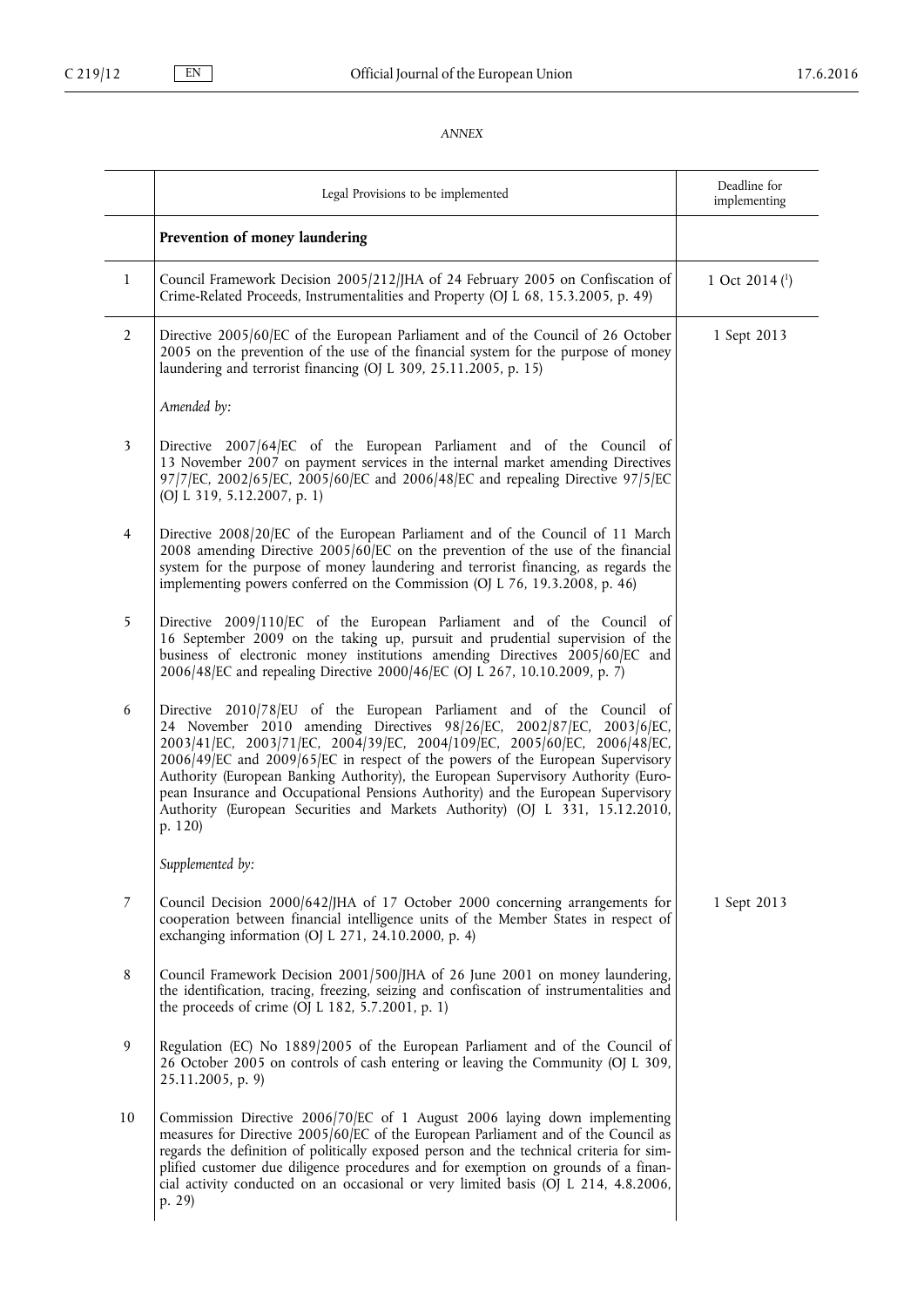|    | Legal Provisions to be implemented                                                                                                                                                                                                                                                                                                                                                                                                                       | Deadline for<br>implementing |
|----|----------------------------------------------------------------------------------------------------------------------------------------------------------------------------------------------------------------------------------------------------------------------------------------------------------------------------------------------------------------------------------------------------------------------------------------------------------|------------------------------|
| 11 | Regulation (EC) No 1781/2006 of the European Parliament and of the Council of<br>15 November 2006 on information on the payer accompanying transfers of funds<br>(OJ L 345, 8.12.2006, p. 1)                                                                                                                                                                                                                                                             |                              |
| 12 | Council Decision 2007/845/JHA of 6 December 2007 concerning cooperation<br>between Asset Recovery Offices of the Member States in the field of tracing and iden-<br>tification of proceeds from, or other property related to, crime (OJ L 332,<br>18.12.2007, p. 103)                                                                                                                                                                                   |                              |
| 13 | Directive 2014/42/EU of the European Parliament and of the Council of 3 April 2014<br>on the freezing and confiscation of instrumentalities and proceeds of crime in the<br>European Union (OJ L 127, 29.4.2014, p. 39)                                                                                                                                                                                                                                  | 1 Nov 2016 $(2)$             |
| 14 | Regulation (EU) 2015/847 of the European Parliament and of the Council of 20 May<br>2015 on information accompanying transfers of funds and repealing Regulation (EC)<br>No 1781/2006 (OJ L 141, 5.6.2015, p. 1)                                                                                                                                                                                                                                         | 1 Oct 2017 $(3)$             |
| 15 | Directive 2015/849/EU of the European Parliament and of the Council of 20 May<br>2015 on the prevention of the use of the financial system for the purposes of money<br>laundering or terrorist financing, amending Regulation (EU) No 648/2012 of the<br>European Parliament and of the Council, and repealing Directive 2005/60/EC of the<br>European Parliament and of the Council and Commission Directive 2006/70/EC<br>(OJ L 141, 5.6.2015, p. 73) | 1 Oct 2017 $(3)$             |
|    | Prevention of fraud and counterfeiting                                                                                                                                                                                                                                                                                                                                                                                                                   |                              |
| 16 | Council Framework Decision 2001/413/JHA of 28 May 2001 combating fraud and<br>counterfeiting of non-cash means of payment (OJ L 149, 2.6.2001, p. 1)                                                                                                                                                                                                                                                                                                     | 1 Sept 2013                  |
| 17 | Council Regulation (EC) No 1338/2001 of 28 June 2001 laying down measures nec-<br>essary for the protection of the euro against counterfeiting (OJ L 181, 4.7.2001, p. 6)                                                                                                                                                                                                                                                                                | 1 Sept 2013                  |
|    | Amended by:                                                                                                                                                                                                                                                                                                                                                                                                                                              |                              |
| 18 | Council Regulation (EC) No 44/2009 of 18 December 2008 amending Regulation<br>(EC) No 1338/2001 laying down measures necessary for the protection of the euro<br>against counterfeiting (OJ L 17, 22.1.2009, p. 1)                                                                                                                                                                                                                                       |                              |
| 19 | Council Decision 2001/887/JHA of 6 December 2001 on the protection of the euro<br>against counterfeiting (OJ L 329, 14.12.2001, p. 1)                                                                                                                                                                                                                                                                                                                    | 1 Sept 2013                  |
| 20 | Council Decision 2003/861/EC of 8 December 2003 concerning analysis and cooper-<br>ation with regard to counterfeit euro coins (OJ L 325, 12.12.2003, p. 44)                                                                                                                                                                                                                                                                                             | 1 Sept 2013                  |
| 21 | Council Regulation (EC) No 2182/2004 of 6 December 2004 concerning medals and<br>tokens similar to euro coins (OJ L 373, 21.12.2004, p. 1)                                                                                                                                                                                                                                                                                                               | 1 Sept 2013                  |
|    | Amended by:                                                                                                                                                                                                                                                                                                                                                                                                                                              |                              |
| 22 | Council Regulation (EC) No 46/2009 of 18 December 2008 amending Regulation<br>(EC) No 2182/2004 concerning medals and tokens similar to euro coins (OJ L 17,<br>$22.1.2009$ , p. 5)                                                                                                                                                                                                                                                                      |                              |
| 23 | Directive 2014/62/EU of the European Parliament and of the Council of 15 May<br>2014 on the protection of the euro and other currencies against counterfeiting by<br>criminal law, and replacing Council Framework Decision 2000/383/JHA (OJ L 151,<br>$21.5.2014$ , p. 1)                                                                                                                                                                               | 1 July 2016 $(2)$            |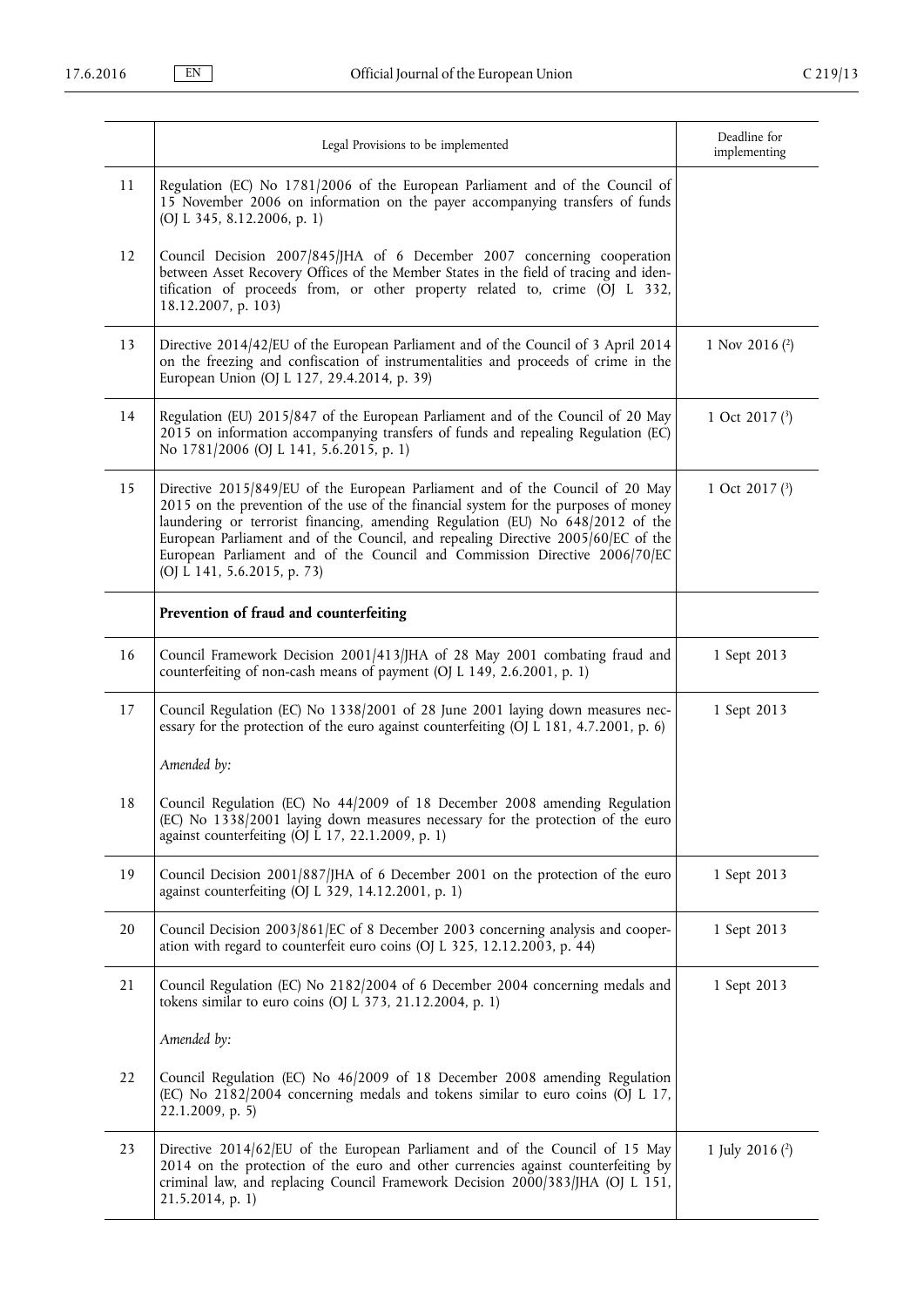|    | Legal Provisions to be implemented                                                                                                                                                                                                                                                     | Deadline for<br>implementing |
|----|----------------------------------------------------------------------------------------------------------------------------------------------------------------------------------------------------------------------------------------------------------------------------------------|------------------------------|
|    | Rules on euro banknotes and coins                                                                                                                                                                                                                                                      |                              |
| 24 | Council Regulation (EC) No 2532/98 of 23 November 1998 concerning the powers<br>of the European Central Bank to impose sanctions (OJ L 318, 27.11.1998, p. 4)                                                                                                                          | 1 Sept 2013                  |
| 25 | Council Conclusions of 23 November 1998 and of 5 November 2002 on collector<br>coins                                                                                                                                                                                                   | 1 Sept 2013                  |
| 26 | Council Conclusions of 10 May 1999 on the quality management system for euro<br>coins                                                                                                                                                                                                  | 1 Sept 2013                  |
| 27 | Communication from the Commission 2001/C-318/03 of 22 October 2001 on copy-<br>right protection of the common face design of the euro coins (C(2001) 600 final)<br>(OJ C 318, 13.11.2001, p. 3)                                                                                        | 1 Sept 2013                  |
| 28 | Guideline of the European Central Bank ECB/2003/5 of 20 March 2003 on the<br>enforcement of measures to counter non-compliant reproductions of euro banknotes<br>and on the exchange and withdrawal of euro banknotes (OJ L 78, 25.3.2003, p. 20)                                      | 1 Sept 2013                  |
|    | Amended by:                                                                                                                                                                                                                                                                            |                              |
| 29 | Guideline of the European Central Bank ECB/2013/11 of 19 April 2013 amending<br>Guideline ECB/2003/5 on the enforcement of measures to counter non-compliant<br>reproductions of euro banknotes and on the exchange and withdrawal of euro ban-<br>knotes (OJ L 118, 30.4.2013, p. 43) | 1 Oct 2013 $(1)$             |
| 30 | Commission Recommendation 2009/23/EC of 19 December 2008 on common<br>guidelines for the national sides and the issuance of euro coins intended for circula-<br>tion (C(2008) 8625) (OJ L 9, 14.1.2009, p. 52)                                                                         | 1 Sept 2013                  |
| 31 | Decision of the European Central Bank ECB/2010/14 of 16 September 2010 on the<br>authenticity and fitness checking and recirculation of euro banknotes (OJ L 267,<br>9.10.2010, p. 1)                                                                                                  | 1 Sept 2013                  |
|    | Amended by:                                                                                                                                                                                                                                                                            |                              |
| 32 | Decision of the European Central Bank ECB/2012/19 of 7 September 2012 amending<br>Decision ECB/2010/14 on the authenticity and fitness checking and recirculation of<br>euro banknotes (2012/507/EU) (OJ L 253, 20.9.2012, p. 19)                                                      | 1 Oct 2013 (1)               |
| 33 | Regulation (EU) No 1210/2010 of the European Parliament and of the Council of<br>15 December 2010 concerning authentication of euro coins and handling of euro<br>coins unfit for circulation (OJ L 339, 22.12.2010, p. 1)                                                             | 1 Sept 2013                  |
| 34 | Regulation (EU) No 1214/2011 of the European Parliament and of the Council of<br>16 November 2011 on the professional transport of euro cash by road between euro-<br>area Member States (OJ L 316, 29.11.2011, p. 1)                                                                  | 1 Oct 2014 $($ 1 $)$         |
| 35 | Regulation (EU) No 651/2012 of the European Parliament and of the Council of<br>4 July 2012 on the issuance of euro coins (OJ L 201, 27.7.2012, p. 135)                                                                                                                                | 1 Oct 2013 $(1)$             |
| 36 | Decision ECB/2013/10 of the European Central Bank of 19 April 2013 on the<br>denominations, specifications, reproduction, exchange and withdrawal of euro ban-<br>knotes (2013/211/EU) (OJ L 118, 30.4.2013, p. 37)                                                                    | 1 Oct 2013 $(1)$             |
| 37 | Council Regulation (EU) No 729/2014 of 24 June 2014 on denominations and tech-<br>nical specifications of euro coins intended for circulation (Recast) (OJ L 194,<br>$2.7.2014$ , p. 1)                                                                                                | 1 Oct 2013                   |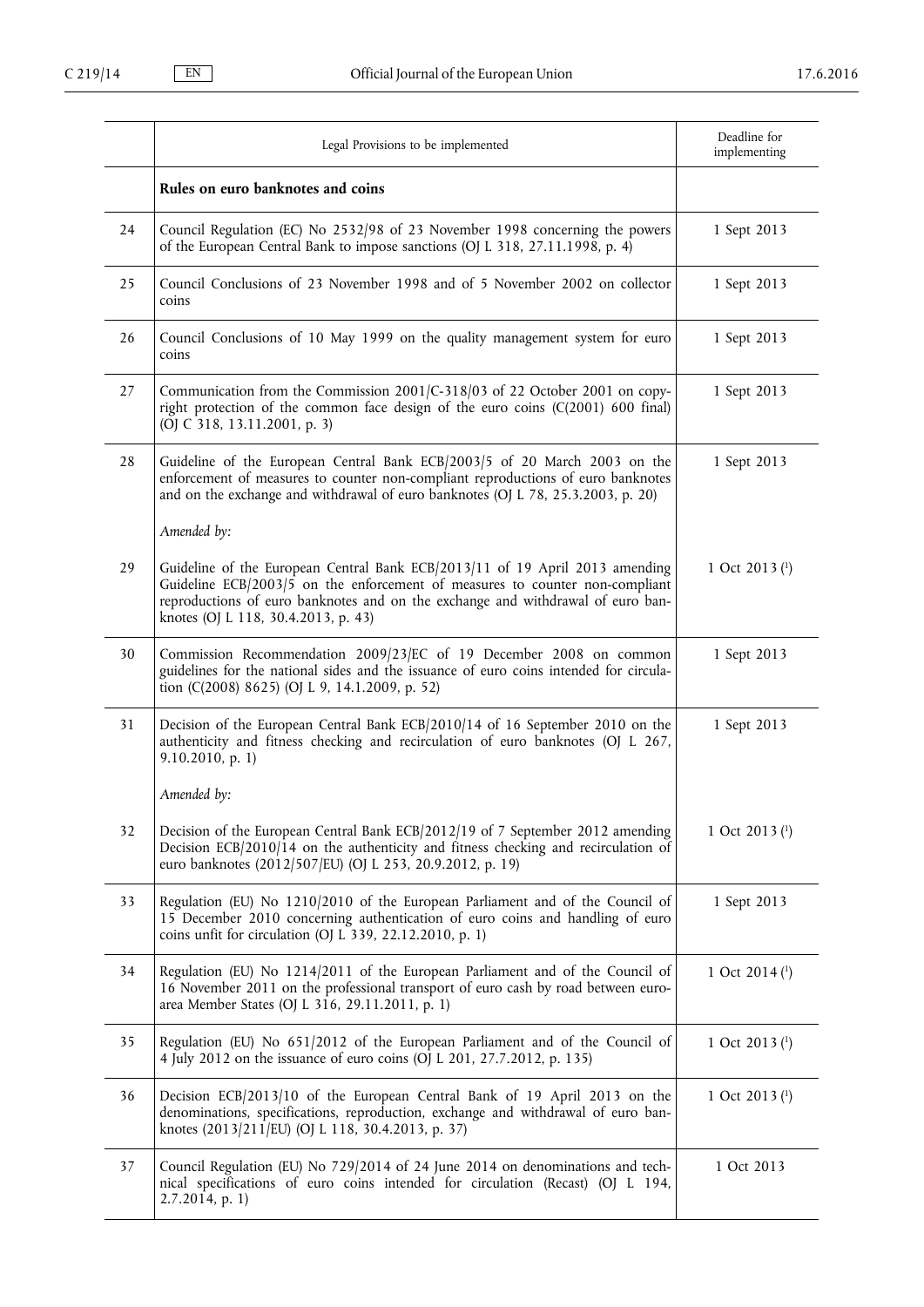|    | Legal Provisions to be implemented                                                                                                                                                                                                                                                                                                                                                                                                                                                                                                                                               | Deadline for<br>implementing |
|----|----------------------------------------------------------------------------------------------------------------------------------------------------------------------------------------------------------------------------------------------------------------------------------------------------------------------------------------------------------------------------------------------------------------------------------------------------------------------------------------------------------------------------------------------------------------------------------|------------------------------|
|    | <b>Banking and Financial Legislation</b>                                                                                                                                                                                                                                                                                                                                                                                                                                                                                                                                         |                              |
| 38 | Council Directive 86/635/EEC of 8 December 1986 on the annual accounts and con-<br>solidated accounts of banks and other financial institutions (OJ L 372, 31.12.1986,<br>p. 1)                                                                                                                                                                                                                                                                                                                                                                                                  | 1 Sept 2016                  |
|    | Amended by:                                                                                                                                                                                                                                                                                                                                                                                                                                                                                                                                                                      |                              |
| 39 | Directive 2001/65/EC of the European Parliament and of the Council of<br>27 September 2001 amending Directives 78/660/EEC, 83/349/EEC and 86/635/EEC<br>as regards the valuation rules for the annual and consolidated accounts of certain<br>types of companies as well as of banks and other financial institutions (OJ L 283,<br>27.10.2001, p. 28)                                                                                                                                                                                                                           |                              |
| 40 | Directive 2003/51/EC of the European Parliament and of the Council of 18 June<br>2003 amending Directives 78/660 EEC, 83/349 EEC, 86/635 EEC and 91/674 EEC<br>on the annual and consolidated accounts of certain types of companies, banks and<br>other financial institutions and insurance undertakings (OJ L 178, 17.7.2003, p. 16)                                                                                                                                                                                                                                          |                              |
| 41 | Directive 2006/46/EC of the European Parliament and of the Council of 14 June<br>2006 amending Council Directives 78/660/EEC on the annual accounts of certain<br>types of companies, 83/349/EEC on consolidated accounts, 86/635/EEC on the<br>annual accounts and consolidated accounts of banks and other financial institutions<br>and 91/674/EEC on the annual accounts and consolidated accounts of insurance<br>undertakings (OJ L 224, 16.8.2006, p. 1)                                                                                                                  |                              |
| 42 | Council Directive 89/117/EEC of 13 February 1989 on the obligations of branches<br>established in a Member State of credit institutions and financial institutions having<br>their head offices outside that Member State regarding the publication of annual<br>accounting documents (OJ L 44, 16.2.1989, p. 40)                                                                                                                                                                                                                                                                | 1 Sept 2018                  |
| 43 | Directive 97/9/EC of the European Parliament and of the Council of 3 March 1997<br>on investment compensation schemes (OJ L 84, 26.3.1997, p. 22)                                                                                                                                                                                                                                                                                                                                                                                                                                | 1 Sept 2018                  |
| 44 | Commission Recommendation 97/489/EC of 30 July 1997 concerning transactions<br>by electronic payment instruments and in particular the relationship between issuer<br>and holder (OJ L 208, 2.8.1997, p. 52)                                                                                                                                                                                                                                                                                                                                                                     | 1 Sept 2018                  |
| 45 | Directive 98/26/EC of the European Parliament and of the Council of 19 May 1998<br>on settlement finality in payment and securities settlement systems (OJ L 166,<br>11.6.1998, p. 45)                                                                                                                                                                                                                                                                                                                                                                                           | 1 Sept 2018                  |
|    | Amended by:                                                                                                                                                                                                                                                                                                                                                                                                                                                                                                                                                                      |                              |
| 46 | Directive 2009/44/EC of the European Parliament and of the Council of 6 May 2009<br>amending Directive 98/26/EC on settlement finality in payment and securities settle-<br>ment systems and Directive 2002/47/EC on financial collateral arrangements as<br>regards linked systems and credit claims (OJ L 146, 10.6.2009, p. 37)                                                                                                                                                                                                                                               |                              |
| 47 | Directive 2010/78/EU of the European Parliament and of the Council of<br>24 November 2010 amending Directives 98/26/EC, 2002/87/EC, 2003/6/EC,<br>2003/41/EC, 2003/71/EC, 2004/39/EC, 2004/109/EC, 2005/60/EC, 2006/48/EC,<br>2006/49/EC and 2009/65/EC in respect of the powers of the European Supervisory<br>Authority (European Banking Authority), the European Supervisory Authority (Euro-<br>pean Insurance and Occupational Pensions Authority) and the European Supervisory<br>Authority (European Securities and Markets Authority) (OJ L 331, 15.12.2010,<br>p. 120) |                              |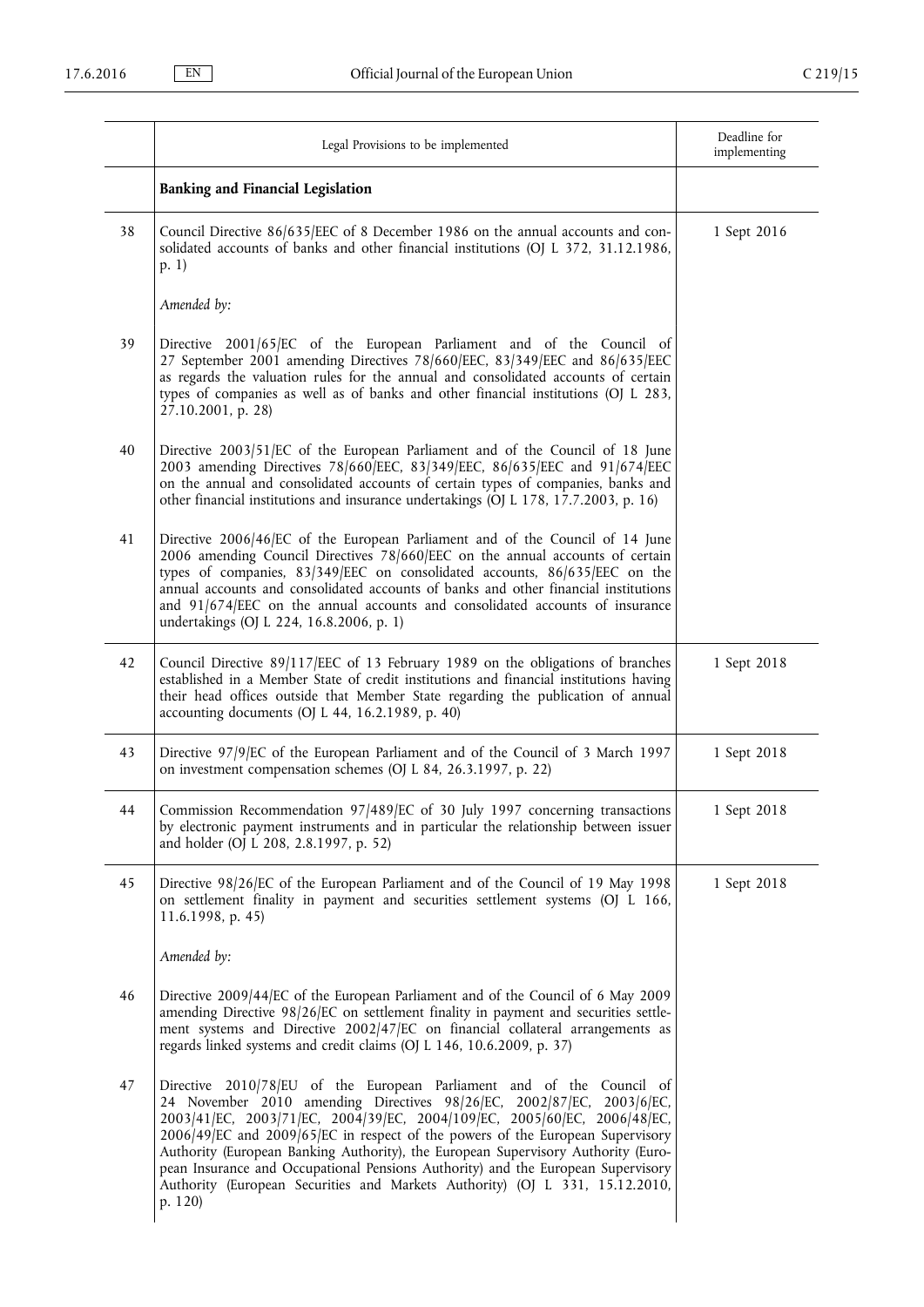|    | Legal Provisions to be implemented                                                                                                                                                                                                                                                                                                                                                                                                                                                                        | Deadline for<br>implementing |
|----|-----------------------------------------------------------------------------------------------------------------------------------------------------------------------------------------------------------------------------------------------------------------------------------------------------------------------------------------------------------------------------------------------------------------------------------------------------------------------------------------------------------|------------------------------|
| 48 | Regulation (EU) No 648/2012 of the European Parliament and of the Council of<br>4 July 2012 on OTC derivatives, central counterparties and trade repositories<br>(OJ L 201, 27.7.2012, p. 1)                                                                                                                                                                                                                                                                                                              |                              |
| 49 | Regulation (EU) No 909/2014 of the European Parliament and of the Council of<br>23 July 2014 on improving securities settlement in the European Union and on cen-<br>tral securities depositories and amending Directives 98/26/EC and 2014/65/EU and<br>Regulation (EU) No 236/2012 (OJ L 257, 28.8.2014, p. 1)                                                                                                                                                                                          | 1 Sept 2018                  |
| 50 | Directive 2001/24/EC of the European Parliament and of the Council of 4 April 2001<br>on the reorganisation and winding up of credit institutions (OJ L 125, 5.5.2001,<br>p. 15)                                                                                                                                                                                                                                                                                                                          | 1 Sept 2018                  |
|    | Amended by:                                                                                                                                                                                                                                                                                                                                                                                                                                                                                               |                              |
| 51 | Directive 2014/59/EU of the European Parliament and of the Council of 15 May<br>2014 establishing a framework for the recovery and resolution of credit institutions<br>and investment firms and amending Council Directive 82/891/EEC, and Directives<br>2001/24/EC, 2002/47/EC, 2004/25/EC, 2005/56/EC, 2007/36/EC, 2011/35/EU,<br>2012/30/EU and 2013/36/EU, and Regulations (EU) No 1093/2010 and (EU)<br>No 648/2012, of the European Parliament and of the Council (OJ L 173, 12.6.2014,<br>p. 190) |                              |
| 52 | Directive 2002/47/EC of the European Parliament and of the Council of 6 June 2002<br>on financial collateral arrangements (OJ L 168, 27.6.2002, p. 43)                                                                                                                                                                                                                                                                                                                                                    | 1 Sept 2018                  |
|    | Amended by:                                                                                                                                                                                                                                                                                                                                                                                                                                                                                               |                              |
| 53 | Directive 2009/44/EC of the European Parliament and of the Council of 6 May 2009<br>amending Directive 98/26/EC on settlement finality in payment and securities settle-<br>ment systems and Directive 2002/47/EC on financial collateral arrangements as<br>regards linked systems and credit claims (OJ L 146, 10.6.2009, p. 37)                                                                                                                                                                        |                              |
| 54 | Directive 2014/59/EU of the European Parliament and of the Council of 15 May<br>2014 establishing a framework for the recovery and resolution of credit institutions<br>and investment firms and amending Council Directive 82/891/EEC, and Directives<br>2001/24/EC, 2002/47/EC, 2004/25/EC, 2005/56/EC, 2007/36/EC, 2011/35/EU,<br>2012/30/EU and 2013/36/EU, and Regulations (EU) No 1093/2010 and (EU)<br>No 648/2012, of the European Parliament and of the Council (OJ L 173, 12.6.2014,<br>p. 190) |                              |
| 55 | Directive 2002/87/EC of the European Parliament and of the Council of 16 December<br>2002 on the supplementary supervision of credit institutions, insurance undertakings<br>and investment firms in a financial conglomerate and amending Council Directives<br>73/239/EEC, 79/267/EEC, 92/49/EEC, 92/96/EEC, 93/6/EEC and 93/22/EEC, and<br>Directives 98/78/EC and 2000/12/EC of the European Parliament and of the Council<br>(OJ L 35, 11.2.2003, p. 1)                                              | 1 Sept 2018                  |
|    | Amended by:                                                                                                                                                                                                                                                                                                                                                                                                                                                                                               |                              |
| 56 | Directive 2005/1/EC of the European Parliament and of the Council of 9 March 2005<br>amending Council Directives 73/239/EEC, 85/611/EEC, 91/675/EEC, 92/49/EEC and<br>93/6/EEC and Directives 94/19/EC, 98/78/EC, 2000/12/EC, 2001/34/EC, 2002/83/EC<br>and 2002/87/EC in order to establish a new organisational structure for financial ser-<br>vices committees (OJ L 79, 24.3.2005, p. 9)                                                                                                             |                              |
| 57 | Directive 2008/25/EC of the European Parliament and of the Council of 11 March<br>2008 amending Directive 2002/87/EC on the supplementary supervision of credit<br>institutions, insurance undertakings and investment firms in a financial conglomerate,<br>as regards the implementing powers conferred on the Commission (OJ L 81,<br>20.3.2008, p. 40)                                                                                                                                                |                              |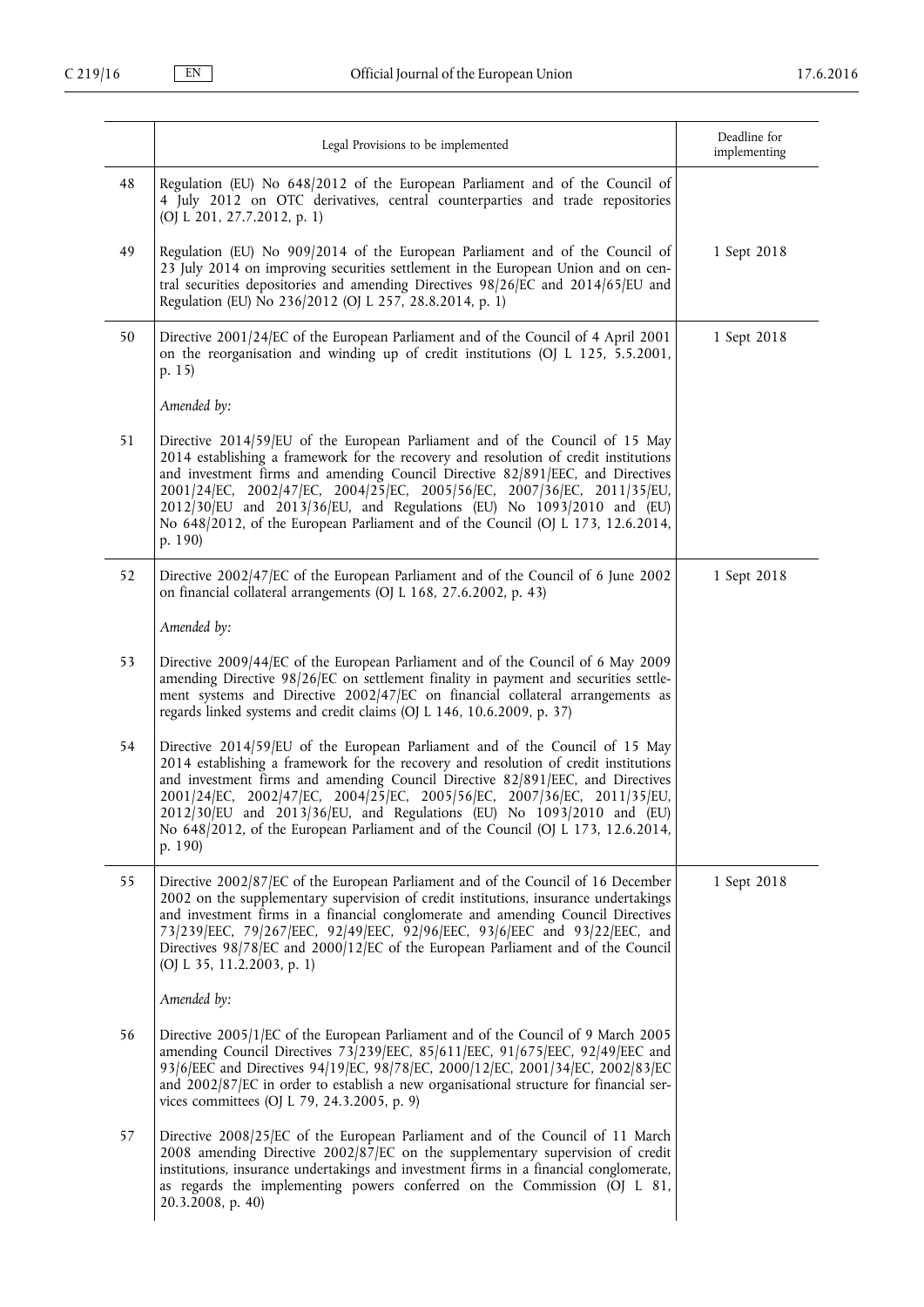|    | Legal Provisions to be implemented                                                                                                                                                                                                                                                                                                                                                                                                                                                                                                                                                | Deadline for<br>implementing |
|----|-----------------------------------------------------------------------------------------------------------------------------------------------------------------------------------------------------------------------------------------------------------------------------------------------------------------------------------------------------------------------------------------------------------------------------------------------------------------------------------------------------------------------------------------------------------------------------------|------------------------------|
| 58 | Directive 2010/78/EU of the European Parliament and of the Council of<br>24 November 2010 amending Directives 98/26/EC, 2002/87/EC, 2003/6/EC,<br>2003/41/EC, 2003/71/EC, 2004/39/EC, 2004/109/EC, 2005/60/EC, 2006/48/EC,<br>2006/49/EC and 2009/65/EC in respect of the powers of the European Supervisory<br>Authority (European Banking Authority), the European Supervisory Authority (Euro-<br>pean Insurance and Occupational Pensions Authority) and the European Supervisory<br>Authority (European Securities and Markets Authority) (OJ L 331, 15.12.2010,<br>p. $120$ |                              |
| 59 | Directive 2011/89/EU of the European Parliament and of the Council of<br>16 November 2011 amending Directives 98/78/EC, 2002/87/EC, 2006/48/EC and<br>2009/138/EC as regards the supplementary supervision of financial entities in<br>a financial conglomerate (OJ L 326, 8.12.2011, p. 113)                                                                                                                                                                                                                                                                                     |                              |
| 60 | Directive 2013/36/EU of the European Parliament and of the Council of 26 June<br>2013 on access to the activity of credit institutions and the prudential supervision of<br>credit institutions and investment firms, amending Directive 2002/87/EC and repeal-<br>ing Directives 2006/48/EC and 2006/49/EC (OJ L 176, 27.6.2013, p. 338)                                                                                                                                                                                                                                         |                              |
| 61 | Directive 2004/39/EC of the European Parliament and of the Council of 21 April<br>2004 on markets in financial instruments amending Council Directives 85/611/EEC<br>and 93/6/EEC and Directive 2000/12/EC of the European Parliament and of the<br>Council and repealing Council Directive 93/22/EEC (OJ L 145, 30.4.2004, p. 1)                                                                                                                                                                                                                                                 | 1 Sept 2018                  |
|    | Amended by:                                                                                                                                                                                                                                                                                                                                                                                                                                                                                                                                                                       |                              |
| 62 | Directive 2006/31/EC of the European Parliament and of the Council of 5 April 2006<br>amending directive 2004/39/EC on markets in financial instruments, as regards cer-<br>tain deadlines (OJ L 114, 27.4.2006, p. 60)                                                                                                                                                                                                                                                                                                                                                           |                              |
| 63 | Directive 2007/44/EC of the European Parliament and of the Council of 5 September<br>amending Council Directive 92/49/EEC and Directives 2002/83/EC,<br>2007<br>2004/39/EC, 2005/68/EC and 2006/48/EC as regards procedural rules and evaluation<br>criteria for the prudential assessment of acquisitions and increase of holdings in the<br>financial sector (OJ L 247, 21.9.2007, p. 1)                                                                                                                                                                                        |                              |
| 64 | Directive 2008/10/EC of the European Parliament and of the Council of 11 March<br>2008 amending Directive 2004/39/EC on markets in financial instruments, as regards<br>the implementing powers conferred on the Commission (OJ L 76, 19.3.2008, p. 33)                                                                                                                                                                                                                                                                                                                           |                              |
| 65 | Directive 2010/78/EU of the European Parliament and of the Council of 24 November<br>2010 amending Directives 98/26/EC, 2002/87/EC, 2003/6/EC, 2003/41/EC,<br>2003/71/EC, 2004/39/EC, 2004/109/EC, 2005/60/EC, 2006/48/EC, 2006/49/EC, and<br>2009/65/EC in respect of the powers of the European Supervisory Authority (Euro-<br>pean Banking Authority), the European Supervisory Authority (European Insurance<br>and Occupational Pensions Authority) and the European Supervisory Authority (Euro-<br>pean Securities and Markets Authority) (OJ L 331, 15.12.2010, p. 120)  |                              |
|    | Supplemented by:                                                                                                                                                                                                                                                                                                                                                                                                                                                                                                                                                                  |                              |
| 66 | Commission Regulation (EC) No 1287/2006 of 10 August 2006 implementing<br>Directive 2004/39/EC of the European Parliament and of the Council as regards<br>record-keeping obligations for investment firms, transaction reporting, market trans-<br>parency, admission of financial instruments to trading, and defined terms for the pur-<br>poses of that Directive (OJ L 241, 2.9.2006, p. 1)                                                                                                                                                                                  | 1 Sept 2018                  |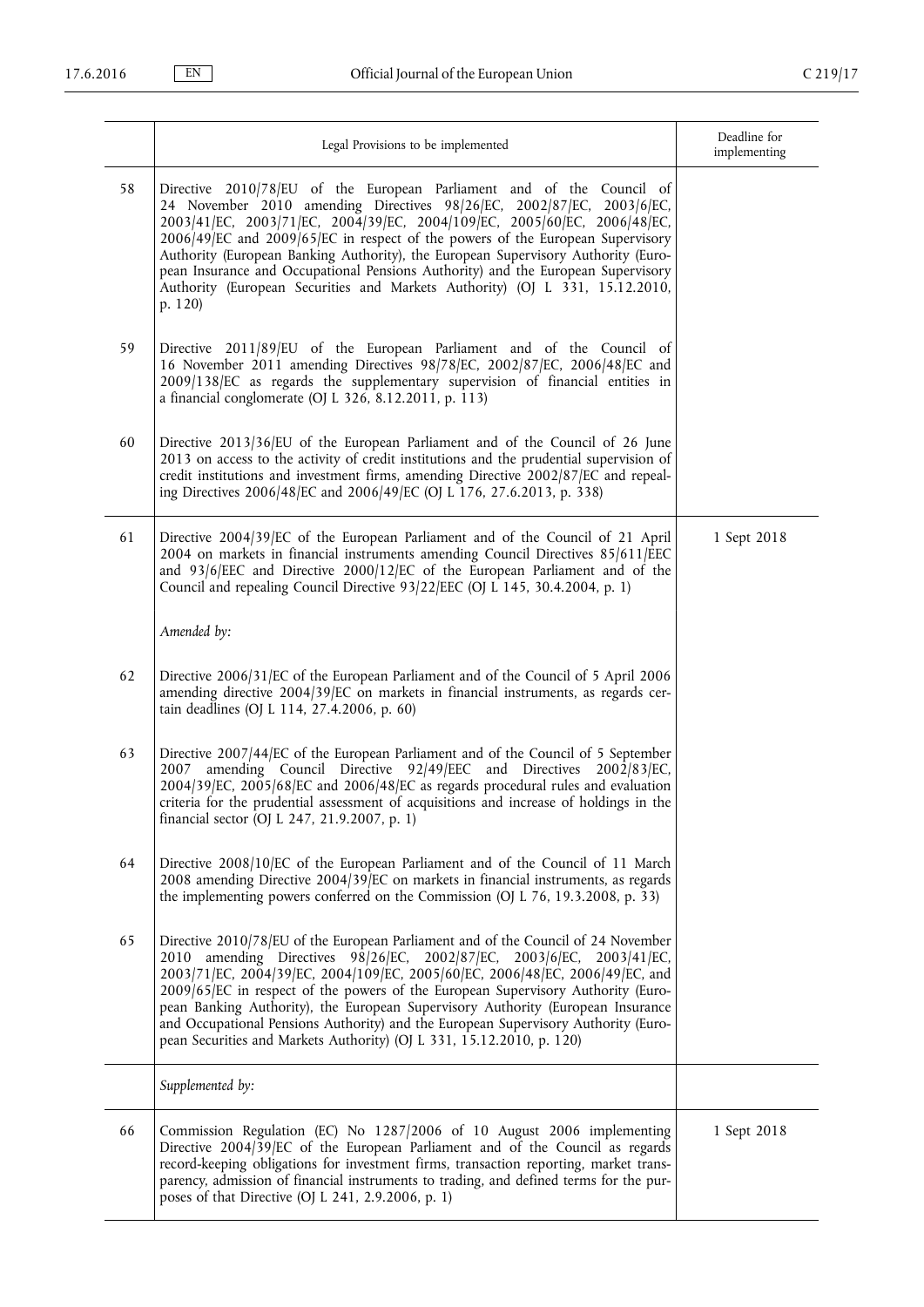|    | Legal Provisions to be implemented                                                                                                                                                                                                                                                                                                                                   | Deadline for<br>implementing |
|----|----------------------------------------------------------------------------------------------------------------------------------------------------------------------------------------------------------------------------------------------------------------------------------------------------------------------------------------------------------------------|------------------------------|
| 67 | 2006/73/EC of 10 August 2006<br>Commission Directive<br>implementing<br>Directive 2004/39/EC of the European Parliament and of the Council as regards<br>organisational requirements and operating conditions for investment firms and<br>defined terms for the purposes of that Directive (OJ L 241, 2.9.2006, p. 26)                                               | 1 Sept 2018                  |
| 68 | Directive 2007/64/EC of the European Parliament and of the Council of<br>13 November 2007 on payment services in the internal market amending Directives<br>97/7/EC, 2002/65/EC, 2005/60/EC and 2006/48/EC and repealing Directive 97/5/EC<br>(OJ L 319, 5.12.2007, p. 1)                                                                                            | 1 Sept 2016                  |
|    | Amended by:                                                                                                                                                                                                                                                                                                                                                          |                              |
| 69 | Directive 2009/111/EC of the European Parliament and of the Council of<br>16 September 2009 amending Directives 2006/48/EC, 2006/49/EC and 2007/64/EC<br>as regards banks affiliated to central institutions, certain own funds items, large expo-<br>sures, supervisory arrangements, and crisis management (OJ L 302, 17.11.2009,<br>p. 97)                        |                              |
| 70 | Directive 2013/36/EU of the European Parliament and of the Council of 26 June<br>2013 on access to the activity of credit institutions and the prudential supervision of<br>credit institutions and investment firms, amending Directive 2002/87/EC and repeal-<br>ing Directives 2006/48/EC and 2006/49/EC Text with EEA relevance (OJ L 176,<br>27.6.2013, p. 338) | 1 September 2017 $(3)$       |
| 71 | Regulation (EC) No 924/2009 of the European Parliament and of the Council of<br>16 September 2009 on cross-border payments in the Community and repealing Reg-<br>ulation (EC) No 2560/2001 (OJ L 266, 9.10.2009, p. 11)                                                                                                                                             | 1 Sept 2018                  |
|    | Amended by:                                                                                                                                                                                                                                                                                                                                                          |                              |
| 72 | Regulation (EU) No 260/2012 of the European Parliament and of the Council of<br>14 March 2012 establishing technical and business requirements for credit transfers<br>and direct debits in euro and amending Regulation (EC) No 924/2009 (OJ L 94,<br>30.3.2012, p. 22)                                                                                             | 1 Sept 2018 $(1)$            |
| 73 | Directive 2009/110/EC of the European Parliament and of the Council of<br>16 September 2009 on the taking up, pursuit and prudential supervision of the busi-<br>ness of electronic money institutions amending Directives 2005/60/EC and<br>2006/48/EC and repealing Directive 2000/46/EC (OJ L 267, 10.10.2009, p. 7)                                              | 1 Sept 2016                  |
|    | Amended by:                                                                                                                                                                                                                                                                                                                                                          |                              |
| 74 | Directive 2013/36/EU of the European Parliament and of the Council of 26 June<br>2013 on access to the activity of credit institutions and the prudential supervision of<br>credit institutions and investment firms, amending Directive 2002/87/EC and repeal-<br>ing Directives 2006/48/EC and 2006/49/EC (OJ L 176, 27.6.2013, p. 338).                           | 1 September 2017 $(3)$       |
| 75 | Council Regulation (EU) No 1096/2010 of 17 November 2010 conferring specific<br>tasks upon the European Central Bank concerning the functioning of the European<br>Systemic Risk Board (OJ L 331, 15.12.2010, p. 162)                                                                                                                                                | 1 Sept 2016                  |
| 76 | Regulation (EU) No 1092/2010 of the European Parliament and of the Council of<br>24 November 2010 on European Union macro-prudential oversight of the financial<br>system and establishing a European Systemic Risk Board (OJ L 331, 15.12.2010, p. 1)                                                                                                               | 1 Sept 2016                  |
| 77 | Regulation (EU) No 1093/2010 of the European Parliament and of the Council of<br>24 November 2010 establishing a European Supervisory Authority (European Bank-<br>ing Authority), amending Decision No 716/2009/EC and repealing Commission<br>Decision 2009/78/EC (OJ L 331, 15.12.2010, p. 12)                                                                    | 1 Sept 2016                  |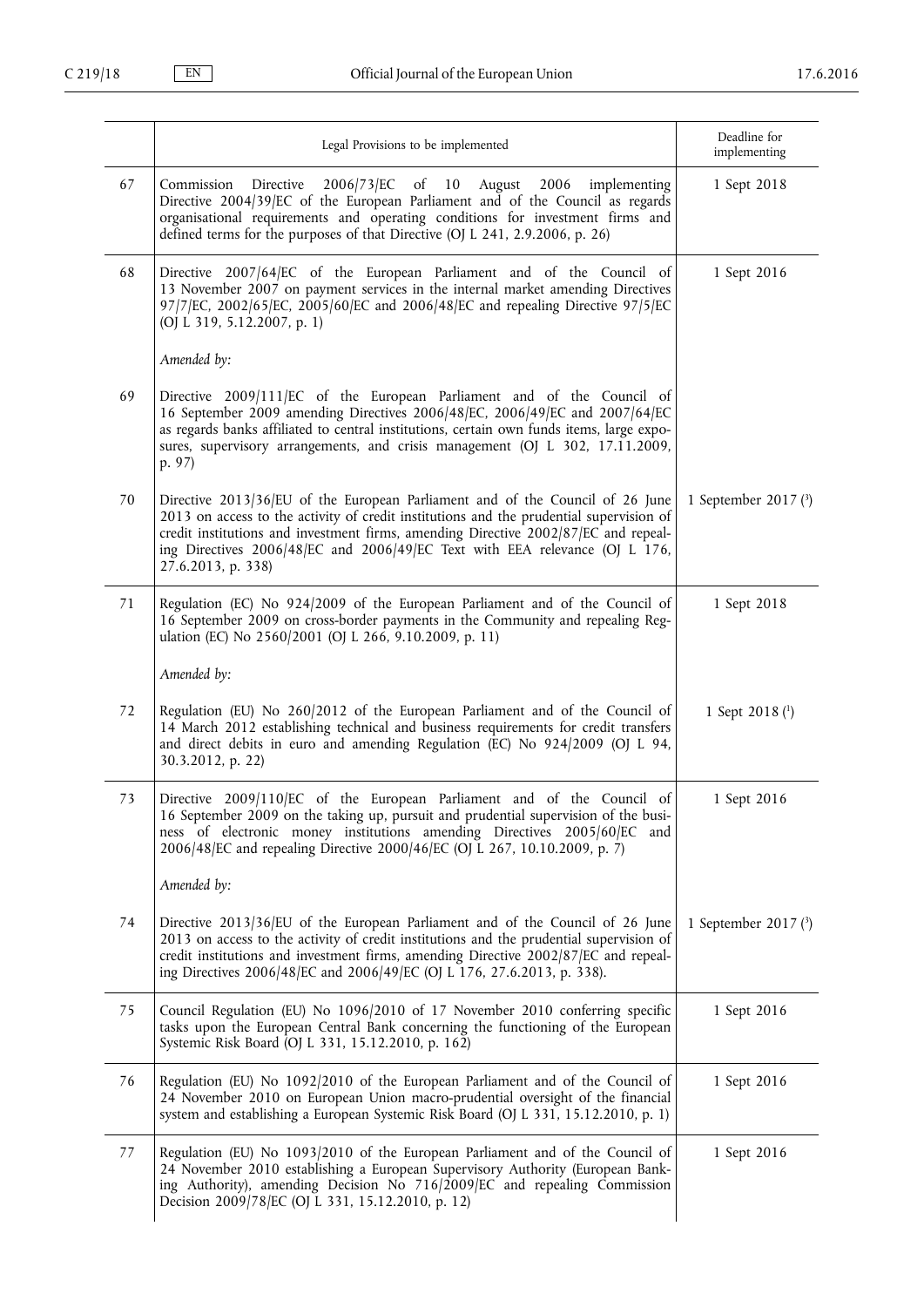|    | Legal Provisions to be implemented                                                                                                                                                                                                                                                                                                                                                                                                                                                                                                                                               | Deadline for<br>implementing |
|----|----------------------------------------------------------------------------------------------------------------------------------------------------------------------------------------------------------------------------------------------------------------------------------------------------------------------------------------------------------------------------------------------------------------------------------------------------------------------------------------------------------------------------------------------------------------------------------|------------------------------|
|    | Amended by:                                                                                                                                                                                                                                                                                                                                                                                                                                                                                                                                                                      |                              |
| 78 | Regulation (EU) No 1022/2013 of the European Parliament and of the Council of<br>22 October 2013 amending Regulation (EU) No 1093/2010 establishing a European<br>Supervisory Authority (European Banking Authority) as regards the conferral of spe-<br>cific tasks on the European Central Bank pursuant to Council Regulation (EU)<br>No 1024/2013 (OJ L 287, 29.10.2013, p. 5)                                                                                                                                                                                               |                              |
| 79 | Directive 2014/17/EU of the European Parliament and of the Council of 4 February<br>2014 on credit agreements for consumers relating to residential immovable property<br>and amending Directives 2008/48/EC and 2013/36/EU and Regulation (EU)<br>No 1093/2010 (OJ L 60, 28.2.2014, p. 34)                                                                                                                                                                                                                                                                                      |                              |
| 80 | Directive 2014/59/EU of the European Parliament and of the Council of 15 May<br>2014 establishing a framework for the recovery and resolution of credit institutions<br>and investment firms and amending Council Directive 82/891/EEC, and Directives<br>2001/24/EC, 2002/47/EC, 2004/25/EC, 2005/56/EC, 2007/36/EC, 2011/35/EU,<br>2012/30/EU and 2013/36/EU, and Regulations (EU) No 1093/2010 and (EU)<br>No 648/2012, of the European Parliament and of the Council (OJ L 173, 12.6.2014,<br>p. 190)                                                                        | 1 Sept 2018 $(3)$            |
| 81 | Regulation (EU) No 1095/2010 of the European Parliament and of the Council of<br>24 November 2010 establishing a European Supervisory Authority (European Securi-<br>ties and Markets Authority), amending Decision No 716/2009/EC and repealing Com-<br>mission Decision 2009/77/EC (OJ L 331, 15.12.2010, p. 84)                                                                                                                                                                                                                                                               | 1 Sept 2016                  |
|    | Amended by:                                                                                                                                                                                                                                                                                                                                                                                                                                                                                                                                                                      |                              |
| 82 | Directive 2011/61/EU of the European Parliament and of the Council of 8 June 2011<br>on Alternative Investment Fund Managers and amending Directives 2003/41/EC and<br>2009/65/EC and Regulations (EC) No 1060/2009 and (EU) No 1095/2010 (OJ L 174,<br>1.7.2011, p. 1)                                                                                                                                                                                                                                                                                                          |                              |
| 83 | Regulation (EU) No 258/2014 of the European Parliament and of the Council of<br>3 April 2014 establishing a Union programme to support specific activities in the<br>field of financial reporting and auditing for the period of 2014-20 and repealing<br>Decision No 716/2009/EC (OJ L 105, 8.4.2014, p. 1)                                                                                                                                                                                                                                                                     |                              |
| 84 | Directive 2014/51/EU of the European Parliament and of the Council of 16 April<br>2014 amending Directives 2003/71/EC and 2009/138/EC and Regulations (EC)<br>No 1060/2009, (EU) No 1094/2010 and (EU) No 1095/2010 in respect of the pow-<br>ers of the European Supervisory Authority (European Insurance and Occupational<br>Pensions Authority) and the European Supervisory Authority (European Securities and<br>Markets Authority) (OJ L 153, 22.5.2014, p. 1)                                                                                                            |                              |
| 85 | Directive 2010/78/EU of the European Parliament and of the Council of 24 November<br>2010 amending Directives 98/26/EC, 2002/87/EC, 2003/6/EC, 2003/41/EC,<br>2003/71/EC, 2004/39/EC, 2004/109/EC, 2005/60/EC, 2006/48/EC, 2006/49/EC, and<br>2009/65/EC in respect of the powers of the European Supervisory Authority (Euro-<br>pean Banking Authority), the European Supervisory Authority (European Insurance<br>and Occupational Pensions Authority) and the European Supervisory Authority (Euro-<br>pean Securities and Markets Authority) (OJ L 331, 15.12.2010, p. 120) | 1 Sept 2016                  |
|    | Amended by:                                                                                                                                                                                                                                                                                                                                                                                                                                                                                                                                                                      |                              |
| 86 | Directive 2013/36/EU of the European Parliament and of the Council of 26 June<br>2013 on access to the activity of credit institutions and the prudential supervision of<br>credit institutions and investment firms, amending Directive 2002/87/EC and repeal-<br>ing Directives 2006/48/EC and 2006/49/EC (OJ L 176, 27.6.2013, p. 338).                                                                                                                                                                                                                                       | 1 September 2017 $(3)$       |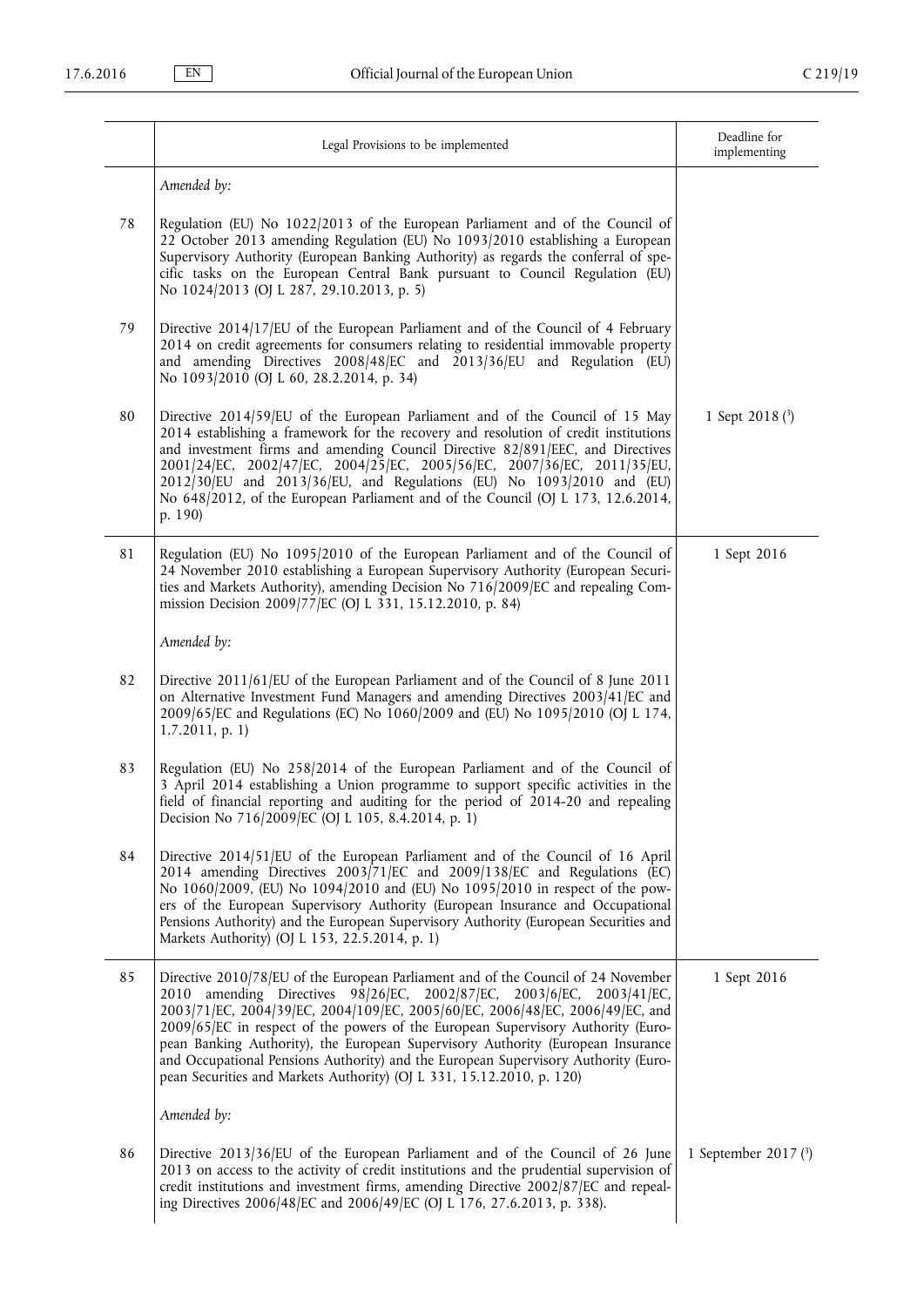|    | Legal Provisions to be implemented                                                                                                                                                                                                                                                                                                                                                                                                                                                                        | Deadline for<br>implementing |
|----|-----------------------------------------------------------------------------------------------------------------------------------------------------------------------------------------------------------------------------------------------------------------------------------------------------------------------------------------------------------------------------------------------------------------------------------------------------------------------------------------------------------|------------------------------|
| 87 | Directive 2014/65/EU of the European Parliament and of the Council of 15 May<br>2014 on markets in financial instruments and amending Directive 2002/92/EC and<br>Directive 2011/61/EU (OJ L 173, 12.6.2014, p. 349)                                                                                                                                                                                                                                                                                      | 31 December 2020 (3)         |
| 88 | Regulation (EU) No 260/2012 of the European Parliament and of the Council of<br>14 March 2012 establishing technical and business requirements for credit transfers<br>and direct debits in euro and amending Regulation (EC) No 924/2009 (OJ L 94,<br>30.3.2012, p. 22)                                                                                                                                                                                                                                  | 1 April 2018 (2)             |
|    | Amended by:                                                                                                                                                                                                                                                                                                                                                                                                                                                                                               |                              |
| 89 | Regulation (EU) No 248/2014 of the European Parliament and of the Council of<br>26 February 2014 amending Regulation (EU) No 260/2012 as regards the migration<br>to Union-wide credit transfers and direct debits (OJ L 84, 20.3.2014, p. 1)                                                                                                                                                                                                                                                             |                              |
| 90 | Regulation (EU) No 648/2012 of the European Parliament and of the Council of<br>4 July 2012 on OTC derivatives, central counterparties and trade repositories<br>(OJ L 201, 27.7.2012, p. 1)                                                                                                                                                                                                                                                                                                              | 30 Sept 2019 (3)             |
|    | Amended by:                                                                                                                                                                                                                                                                                                                                                                                                                                                                                               |                              |
| 91 | Regulation (EU) No 575/2013 of the European Parliament and of the Council of<br>26 June 2013 on prudential requirements for credit institutions and investment firms<br>and amending Regulation (EU) No 648/2012 (OJ L 176, 27.6.2013, p. 1)                                                                                                                                                                                                                                                              |                              |
| 92 | Commission Delegated Regulation (EU) No 1002/2013 of 12 July 2013 amending<br>Regulation (EU) No 648/2012 of the European Parliament and of the Council on OTC<br>derivatives, central counterparties and trade repositories with regard to the list of<br>exempted entities (OJ L 279, 19.10.2013, p. 2)                                                                                                                                                                                                 |                              |
| 93 | Directive 2014/59/EU of the European Parliament and of the Council of 15 May<br>2014 establishing a framework for the recovery and resolution of credit institutions<br>and investment firms and amending Council Directive 82/891/EEC, and Directives<br>2001/24/EC, 2002/47/EC, 2004/25/EC, 2005/56/EC, 2007/36/EC, 2011/35/EU,<br>2012/30/EU and 2013/36/EU, and Regulations (EU) No 1093/2010 and (EU)<br>No 648/2012, of the European Parliament and of the Council (OJ L 173, 12.6.2014,<br>p. 190) |                              |
| 94 | Regulation (EU) No 600/2014 of the European Parliament and of the Council of<br>15 May 2014 on markets in financial instruments and amending Regulation (EU)<br>No 648/2012 (OJ L 173, 12.6.2014, p. 84)                                                                                                                                                                                                                                                                                                  |                              |
| 95 | Directive 2015/849/EU of the European Parliament and of the Council of 20 May<br>2015 on the prevention of the use of the financial system for the purposes of money<br>laundering or terrorist financing, amending Regulation (EU) No 648/2012 of the<br>European Parliament and of the Council, and repealing Directive 2005/60/EC of the<br>European Parliament and of the Council and Commission Directive 2006/70/EC<br>(OJ L 141, 5.6.2015, p. 73)                                                  |                              |
|    | Supplemented by:                                                                                                                                                                                                                                                                                                                                                                                                                                                                                          |                              |
| 96 | Commission Implementing Regulation (EU) No 1247/2012 of 19 December 2012<br>laying down implementing technical standards with regard to the format and fre-<br>quency of trade reports to trade repositories according to Regulation (EU)<br>No 648/2012 of the European Parliament and of the Council on OTC derivatives,<br>central counterparties and trade repositories (OJ L 352, 21.12.2012, p. 20)                                                                                                 |                              |
| 97 | Commission Implementing Regulation (EU) No 1248/2012 of 19 December 2012<br>laying down implementing technical standards with regard to the format of applica-<br>tions for registration of trade repositories according to Regulation (EU) No 648/2012<br>of the European Parliament and of the Council on OTC derivatives, central counter-<br>parties and trade repositories (OJ L 352, 21.12.2012, p. 30)                                                                                             |                              |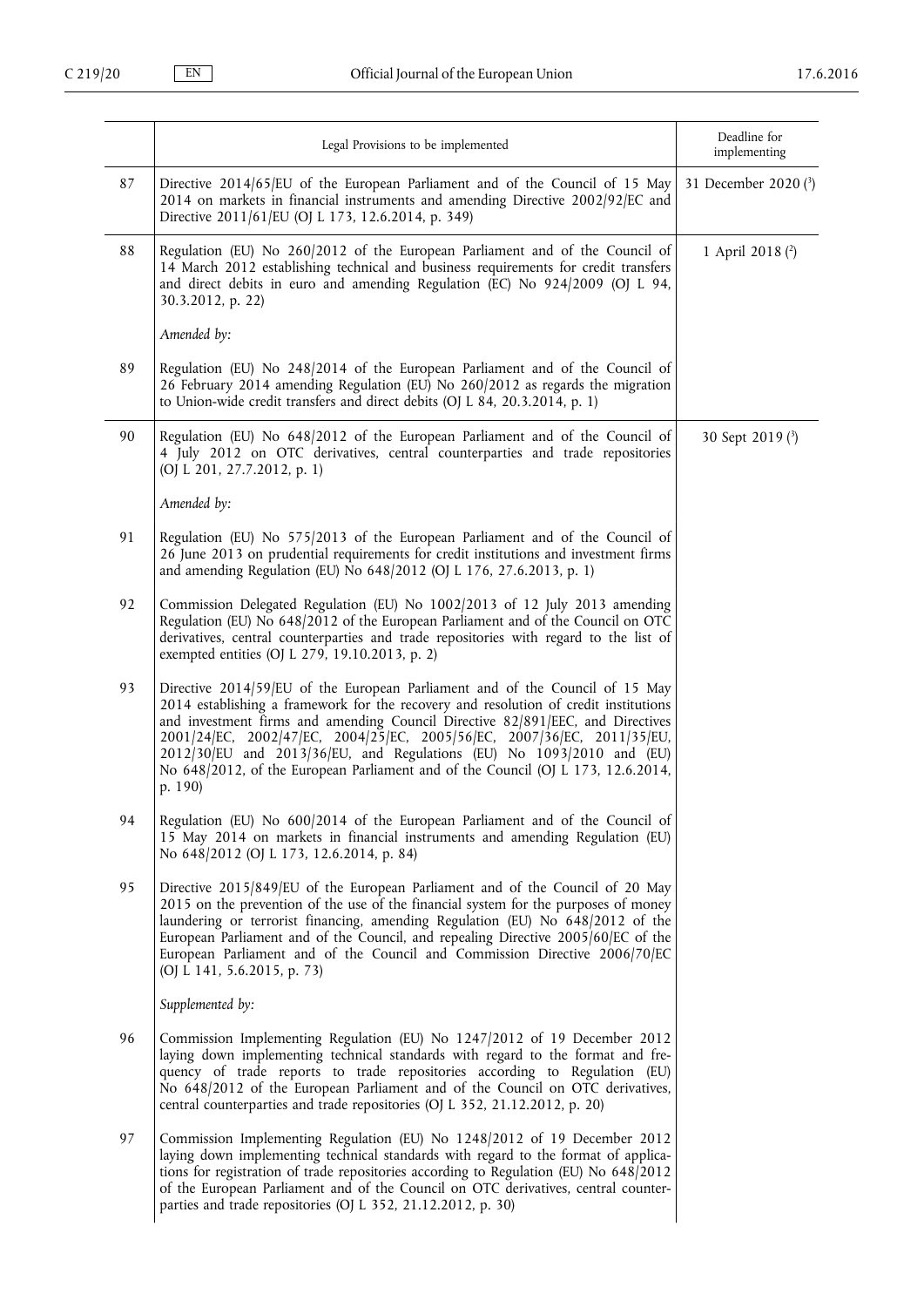|     | Legal Provisions to be implemented                                                                                                                                                                                                                                                                                                                                                                                                                                                      | Deadline for<br>implementing |
|-----|-----------------------------------------------------------------------------------------------------------------------------------------------------------------------------------------------------------------------------------------------------------------------------------------------------------------------------------------------------------------------------------------------------------------------------------------------------------------------------------------|------------------------------|
| 98  | Commission Implementing Regulation (EU) No 1249/2012 of 19 December 2012<br>laying down implementing technical standards with regard to the format of the<br>records to be maintained by central counterparties according to Regulation (EU)<br>No 648/2012 of the European Parliament and of the Council on OTC derivatives,<br>central counterparties and trade repositories (OJ L 352, 21.12.2012, p. 32)                                                                            |                              |
| 99  | Commission Delegated Regulation (EU) No 148/2013 of 19 December 2012 supple-<br>menting Regulation (EU) No 648/2012 of the European Parliament and of the Coun-<br>cil on OTC derivatives, central counterparties and trade repositories with regard to<br>regulatory technical standards on the minimum details of the data to be reported to<br>trade repositories (OJ L 52, 23.2.2013, p. 1)                                                                                         |                              |
| 100 | Commission Delegated Regulation (EU) No 149/2013 of 19 December 2012 supple-<br>menting Regulation (EU) No 648/2012 of the European Parliament and of the Coun-<br>cil with regard to regulatory technical standards on indirect clearing arrangements, the<br>clearing obligation, the public register, access to a trading venue, non-financial coun-<br>terparties, and risk mitigation techniques for OTC derivatives contracts not cleared by<br>a CCP (OJ L 52, 23.2.2013, p. 11) |                              |
| 101 | Commission Delegated Regulation (EU) No 150/2013 of 19 December 2012 supple-<br>menting Regulation (EU) No 648/2012 of the European Parliament and of the Coun-<br>cil on OTC derivatives, central counterparties and trade repositories with regard to<br>regulatory technical standards specifying the details of the application for registration<br>as a trade repository (OJ L 52, 23.2.2013, p. 25)                                                                               |                              |
| 102 | Commission Delegated Regulation (EU) No 151/2013 of 19 December 2012 supple-<br>menting Regulation (EU) No 648/2012 of the European Parliament and of the Coun-<br>cil on OTC derivatives, central counterparties and trade repositories, with regard to<br>regulatory technical standards specifying the data to be published and made available<br>by trade repositories and operational standards for aggregating, comparing and<br>accessing the data (OJ L 52, 23.2.2013, p. 33)   |                              |
| 103 | Commission Delegated Regulation (EU) No 152/2013 of 19 December 2012 supple-<br>menting Regulation (EU) No 648/2012 of the European Parliament and of the Coun-<br>cil with regard to regulatory technical standards on capital requirements for central<br>counterparties (OJ L 52, 23.2.2013, p. 37)                                                                                                                                                                                  |                              |
| 104 | Commission Delegated Regulation (EU) No 153/2013 of 19 December 2012 supple-<br>menting Regulation (EU) No 648/2012 of the European Parliament and of the Coun-<br>cil with regard to regulatory technical standards on requirements for central counter-<br>parties (OJ L 52, 23.2.2013, p. 41)                                                                                                                                                                                        |                              |
| 105 | Commission Delegated Regulation (EU) No 876/2013 of 28 May 2013 supplementing<br>Regulation (EU) No 648/2012 of the European Parliament and of the Council with<br>regard to regulatory technical standards on colleges for central counterparties<br>(OJ L 244, 13.9.2013, p. 19)                                                                                                                                                                                                      |                              |
| 106 | Commission Delegated Regulation (EU) No 1003/2013 of 12 July 2013 supplement-<br>ing Regulation (EU) No 648/2012 of the European Parliament and of the Council<br>with regard to fees charged by the European Securities and Markets Authority to trade<br>repositories (OJ L 279, 19.10.2013, p. 4)                                                                                                                                                                                    |                              |
| 107 | Commission Delegated Regulation (EU) No 285/2014 of 13 February 2014 supple-<br>menting Regulation (EU) No 648/2012 of the European Parliament and of the Coun-<br>cil with regard to regulatory technical standards on direct, substantial and foreseeable<br>effect of contracts within the Union and to prevent the evasion of rules and obliga-<br>tions (OJ L 85, 21.3.2014, p. 1)                                                                                                 |                              |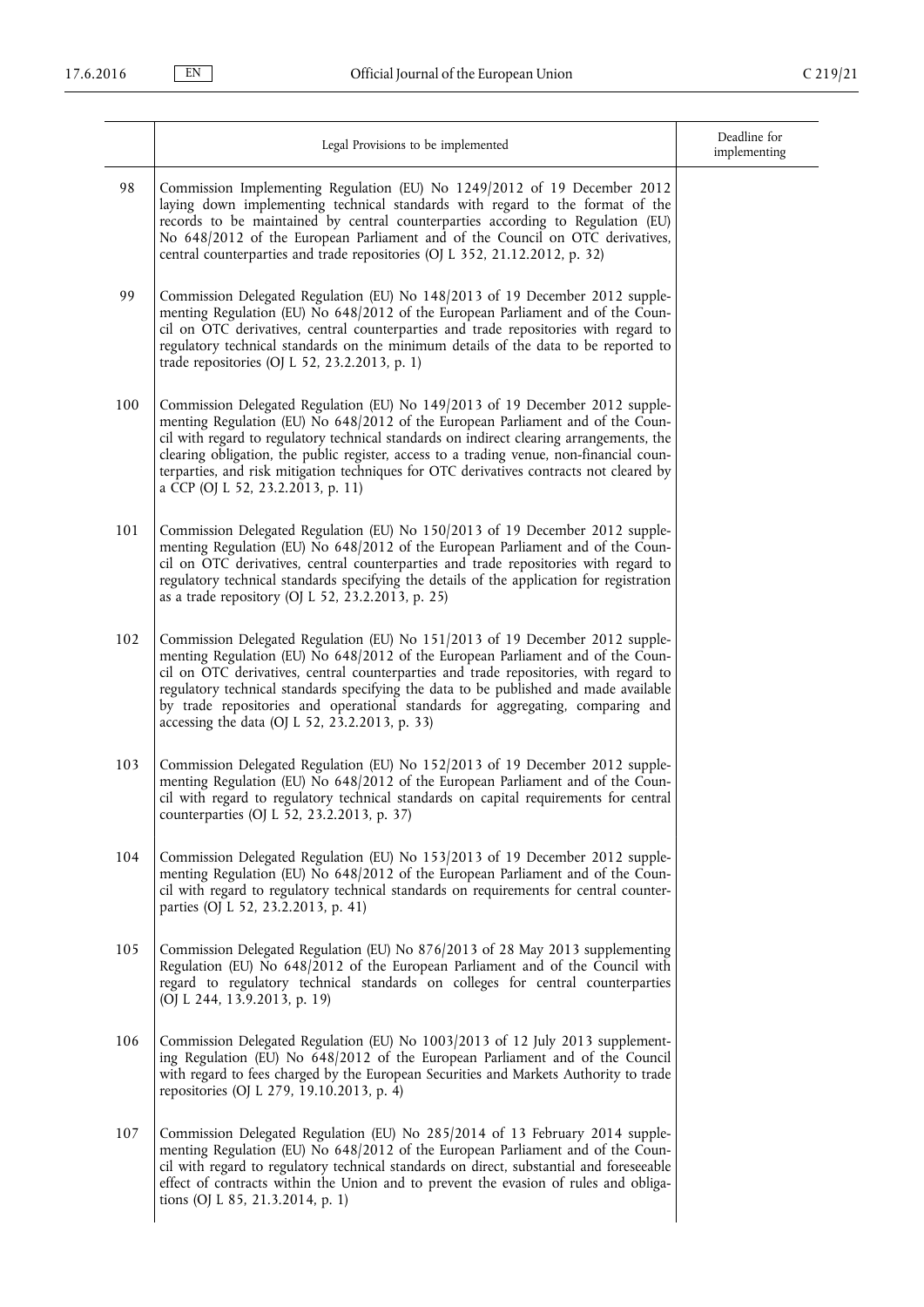|     |                                                                                                                                                                                                                                                                                                                                                                                                               | Deadline for      |
|-----|---------------------------------------------------------------------------------------------------------------------------------------------------------------------------------------------------------------------------------------------------------------------------------------------------------------------------------------------------------------------------------------------------------------|-------------------|
|     | Legal Provisions to be implemented                                                                                                                                                                                                                                                                                                                                                                            | implementing      |
| 108 | Commission Delegated Regulation (EU) No 667/2014 of 13 March 2014 supplement-<br>ing Regulation (EU) No 648/2012 of the European Parliament and of the Council<br>with regard to rules of procedure for penalties imposed on trade repositories by the<br>European Securities and Markets Authority including rules on the right of defence<br>and temporal provisions (OJ L 179, 19.6.2014, p. 31)           |                   |
| 109 | Commission Implementing Regulation (EU) No 484/2014 of 12 May 2014 laying<br>down implementing technical standards with regard to the hypothetical capital of<br>a central counterparty according to Regulation (EU) No 648/2012 of the European<br>Parliament and of the Council (OJ L 138, 13.5.2014, p. 57)                                                                                                |                   |
| 110 | Commission Implementing Regulation (EU) 2015/880 of 4 June 2015 on the exten-<br>sion of the transitional periods related to own funds requirements for exposures to<br>central counterparties set out in Regulations (EU) No 575/2013 and (EU)<br>No 648/2012 of the European Parliament and of the Council (OJ L 143, 9.6.2015,<br>p. 7)                                                                    |                   |
| 111 | Regulation (EU) No 575/2013 of the European Parliament and of the Council of<br>26 June 2013 on prudential requirements for credit institutions and investment firms<br>and amending Regulation (EU) No 648/2012 (OJ L 176, 27.6.2013, p. 1)                                                                                                                                                                  | 1 Sept 2017 (1)   |
|     | Amended by:                                                                                                                                                                                                                                                                                                                                                                                                   |                   |
| 112 | Commission Delegated Regulation (EU) 2015/62 of 10 October 2014 amending Reg-<br>ulation (EU) No 575/2013 of the European Parliament and of the Council with regard<br>to the leverage ratio (OJ L 11, 17.1.2015, p. 37)                                                                                                                                                                                      |                   |
|     | Supplemented by:                                                                                                                                                                                                                                                                                                                                                                                              |                   |
| 113 | Commission Implementing Regulation (EU) No 1423/2013 of 20 December 2013<br>laying down implementing technical standards with regard to disclosure of own funds<br>requirements for institutions according to Regulation (EU) No 575/2013 of the Euro-<br>pean Parliament and of the Council (OJ L 355, 31.12.2013, p. 60)                                                                                    | 1 Sept 2017 $(2)$ |
| 114 | Commission Delegated Regulation (EU) No 183/2014 of 20 December 2013 supple-<br>menting Regulation (EU) No 575/2013 of the European Parliament and of the Coun-<br>cil on prudential requirements for credit institutions and investment firms, with<br>regard to regulatory technical standards for specifying the calculation of specific and<br>general credit risk adjustments (OJ L 57, 27.2.2014, p. 3) | 1 Sept 2017 $(2)$ |
| 115 | Commission Delegated Regulation (EU) No 241/2014 of 7 January 2014 supplement-<br>ing Regulation (EU) No 575/2013 of the European Parliament and of the Council<br>with regard to regulatory technical standards for Own Funds requirements for institu-<br>tions (OJ L 74, 14.3.2014, p. 8)                                                                                                                  | 1 Sept 2017 $(2)$ |
|     | Amended by:                                                                                                                                                                                                                                                                                                                                                                                                   |                   |
| 116 | Commission Delegated Regulation (EU) 2015/488 of 4 September 2014 amend-<br>(1)<br>ing Delegated Regulation (EU) No 241/2014 as regards own funds requirements for<br>firms based on fixed overheads (OJ L 78, 24.3.2015, p. 1)                                                                                                                                                                               | 1 Sept 2017 (3)   |
| 117 | Commission Delegated Regulation (EU) 2015/850 of 30 January 2015 amend-<br>(2)<br>ing Delegated Regulation (EU) No 241/2014 supplementing Regulation (EU)<br>No 575/2013 of the European Parliament and of the Council with regard to regula-<br>tory technical standards for Own Funds requirements for institutions (OJ L 135,<br>2.6.2015, p. 1)                                                           | 1 Sept 2017 $(3)$ |
| 118 | Commission Delegated Regulation (EU) 2015/923 of 11.3.2015 amending Dele-<br>(3)<br>gated Regulation (EU) No 241/2014 supplementing Regulation (EU) No 575/2013 of<br>the European Parliament and of the Council with regard to regulatory technical stan-<br>dards for Own Funds requirements for institutions (OJ L 150, 17.6.2015, p. 1)                                                                   | 1 Sept 2017 $(3)$ |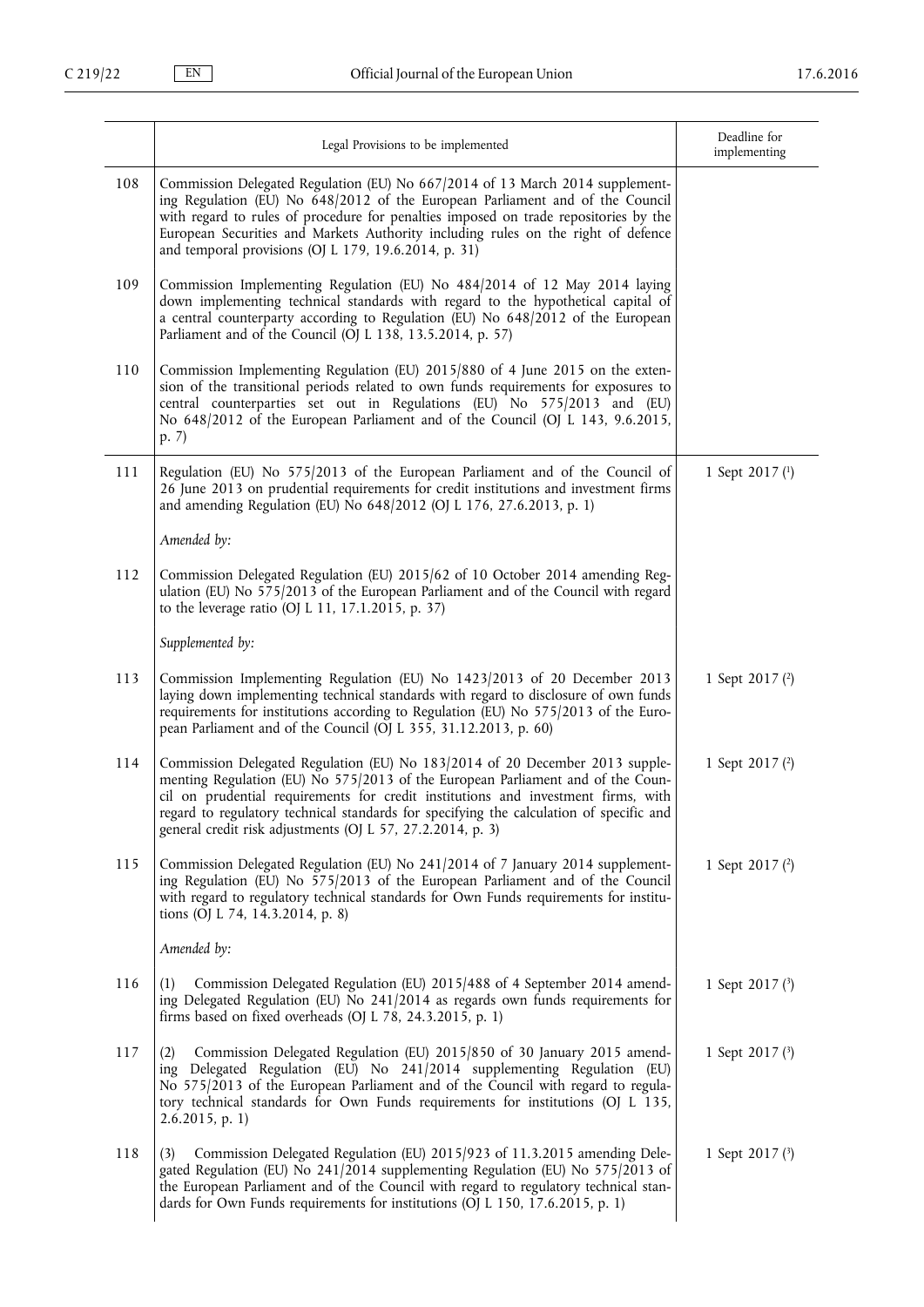|     | Legal Provisions to be implemented                                                                                                                                                                                                                                                                                                                                                                                                        | Deadline for<br>implementing |
|-----|-------------------------------------------------------------------------------------------------------------------------------------------------------------------------------------------------------------------------------------------------------------------------------------------------------------------------------------------------------------------------------------------------------------------------------------------|------------------------------|
| 119 | Commission Delegated Regulation (EU) No 342/2014 of 21 January 2014 supple-<br>menting Directive 2002/87/EC of the European Parliament and of the Council and<br>Regulation (EU) No 575/2013 of the European Parliament and of the Council with<br>regard to regulatory technical standards for the application of the calculation methods<br>of capital adequacy requirements for financial conglomerates (OJ L 100, 3.4.2014,<br>(p. 1) | 1 Sept 2017 $(2)$            |
| 120 | Commission Delegated Regulation (EU) No 523/2014 of 12 March 2014 supplement-<br>ing Regulation (EU) No 575/2013 of the European Parliament and of the Council<br>with regard to regulatory technical standards for determining what constitutes the<br>close correspondence between the value of an institution's covered bonds and the<br>value of the institution's assets (OJ L 148, 20.5.2014, p. 4)                                 | 1 Sept 2017 $(2)$            |
| 121 | Commission Delegated Regulation (EU) No 525/2014 of 12 March 2014 supplement-<br>ing Regulation (EU) No 575/2013 of the European Parliament and of the Council<br>with regard to regulatory technical standards for the definition of market (OJ L 148,<br>20.5.2014, p. 15)                                                                                                                                                              | 1 Sept 2017 (2)              |
| 122 | Commission Delegated Regulation (EU) No 526/2014 of 12 March 2014 supplement-<br>ing Regulation (EU) No 575/2013 of the European Parliament and of the Council<br>with regard to regulatory technical standards for determining proxy spread and lim-<br>ited smaller portfolios for credit valuation adjustment risk (OJ L 148, 20.5.2014,<br>p. 17)                                                                                     | 1 Sept 2017 (2)              |
| 123 | Commission Delegated Regulation (EU) No 528/2014 of 12 March 2014 supplement-<br>ing Regulation (EU) No 575/2013 of the European Parliament and of the Council<br>with regard to regulatory technical standards for non-delta risk of options in the stan-<br>dardised market risk approach (OJ L 148, 20.5.2014, p. 29)                                                                                                                  | 1 Sept 2017 (2)              |
| 124 | Commission Delegated Regulation (EU) No 529/2014 of 12 March 2014 supplement-<br>ing Regulation (EU) No 575/2013 of the European Parliament and of the Council<br>with regard to regulatory technical standards for assessing the materiality of exten-<br>sions and changes of the Internal Ratings Based Approach and the Advanced Mea-<br>surement Approach (OJ L 148, 20.5.2014, p. 36)                                               | 1 Sept 2017 (2)              |
| 125 | Commission Delegated Regulation (EU) No 625/2014 of 13 March 2014 supplement-<br>ing Regulation (EU) No 575/2013 of the European Parliament and of the Council by<br>way of regulatory technical standards specifying the requirements for investor, spon-<br>sor, original lenders and originator institutions relating to exposures to transferred<br>credit risk (OJ L 174, 13.6.2014, p. 16)                                          | 1 Sept 2017 $(2)$            |
| 126 | Commission Implementing Regulation (EU) No 680/2014 of 16 April 2014 laying<br>down implementing technical standards with regard to supervisory reporting of insti-<br>tutions according to Regulation (EU) No 575/2013 of the European Parliament and of<br>the Council (OJ L 191, 28.6.2014, p. 1)                                                                                                                                      | 1 Sept 2017 $(2)$            |
| 127 | Commission Implementing Regulation (EU) No 602/2014 of 4 June 2014 laying<br>down implementing technical standards for facilitating the convergence of supervisory<br>practices with regard to the implementation of additional risk weights according to<br>Regulation (EU) No 575/2013 of the European Parliament and of the Council<br>(OJ L 166, 5.6.2014, p. 22)                                                                     | 1 Sept 2017 (2)              |
| 128 | Commission Implementing Regulation (EU) No 945/2014 of 4 September 2014 lay-<br>ing down implementing technical standards with regard to relevant appropriately<br>diversified indices according to Regulation (EU) No 575/2013 of the European Parlia-<br>ment and of the Council (OJ L 265, 5.9.2014, p. 3)                                                                                                                             | 1 Sept 2017 $(3)$            |
| 129 | Commission Implementing Regulation (EU) No 1030/2014 of 29 September 2014<br>laying down implementing technical standards with regard to the uniform formats<br>and date for the disclosure of the values used to identify global systemically important<br>institutions according to Regulation (EU) No 575/2013 of the European Parliament<br>and of the Council (OJ L 284, 30.9.2014, p. 14)                                           | 1 Sept 2017 $(3)$            |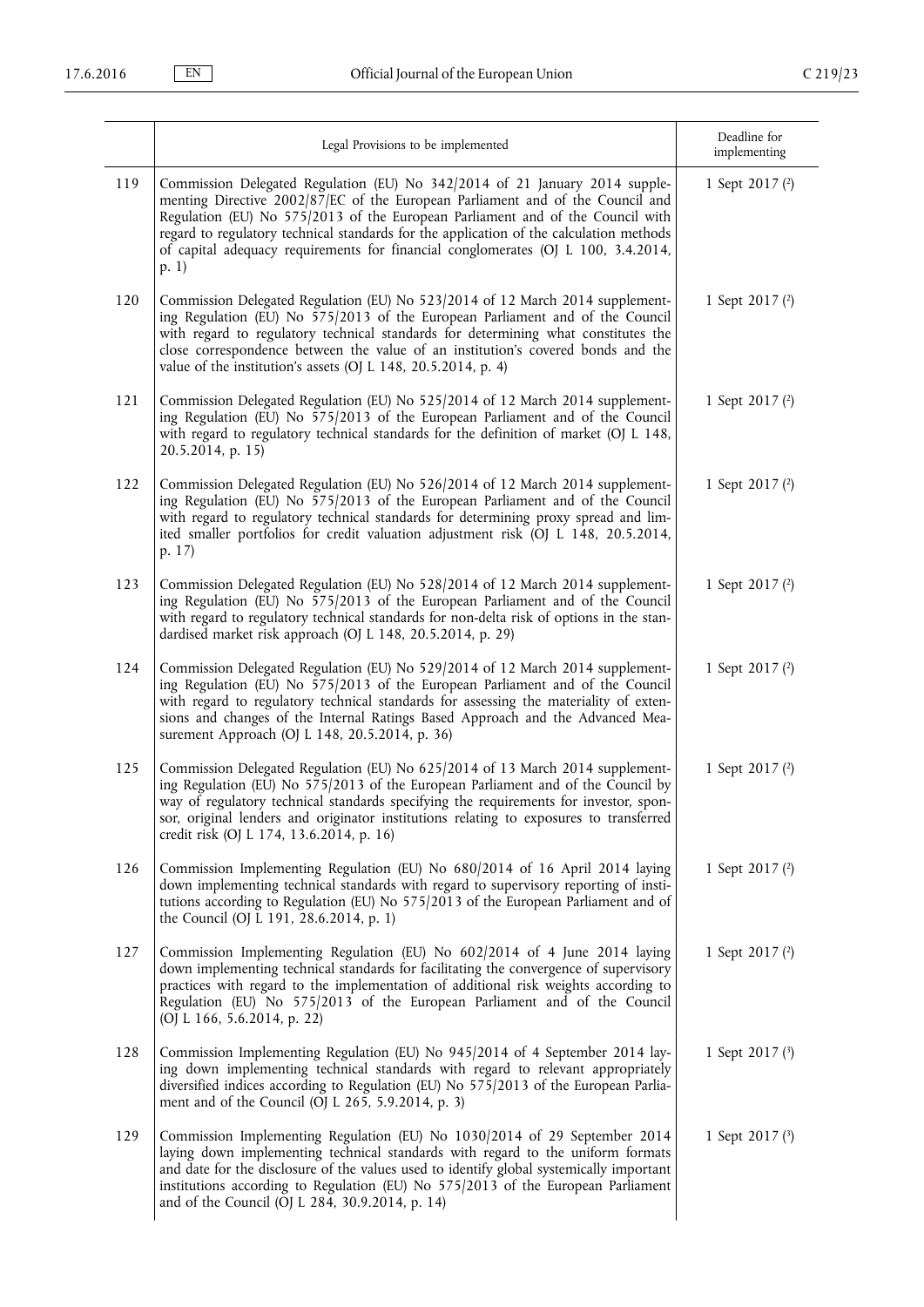|     | Legal Provisions to be implemented                                                                                                                                                                                                                                                                                                                                                                                                                                                                        | Deadline for<br>implementing |
|-----|-----------------------------------------------------------------------------------------------------------------------------------------------------------------------------------------------------------------------------------------------------------------------------------------------------------------------------------------------------------------------------------------------------------------------------------------------------------------------------------------------------------|------------------------------|
| 130 | Commission Delegated Regulation (EU) No 1187/2014 of 2 October 2014 supple-<br>menting Regulation (EU) No 575/2013 of the European Parliament and of the Coun-<br>cil as regards regulatory technical standards for determining the overall exposure to<br>a client or a group of connected clients in respect of transactions with underlying<br>assets (OJ L 324, 7.11.2014, p. 1)                                                                                                                      | 1 Sept 2017 $(3)$            |
| 131 | Commission Delegated Regulation (EU) 2015/61 of 10.10.2014 to supplement Regu-<br>lation (EU) No 575/2013 with regard to liquidity coverage requirement for Credit<br>Institutions (OJ L 11, 17.1.2015, p. 1)                                                                                                                                                                                                                                                                                             | 1 Sept 2017 $(3)$            |
| 132 | Commission Implementing Regulation (EU) 2015/79 of 18 December 2014 amend-<br>ing Implementing Regulation (EU) No 680/2014 laying down implementing technical<br>standards with regard to supervisory reporting of institutions according to Regulation<br>(EU) No 575/2013 of the European Parliament and of the Council as regards asset<br>encumbrance, single data point model and validation rules (OJ L 14, 21.1.2015, p. 1)                                                                        | 1 Sept 2017 $(3)$            |
| 133 | Commission Delegated Regulation (EU) 2015/585 of 18 December 2014 supplement-<br>ing Regulation (EU) No 575/2013 of the European Parliament and of the Council<br>with regard to regulatory technical standards for the specification of margin periods<br>of risk (OJ L 98, 15.4.2015, p. 1)                                                                                                                                                                                                             | 1 Sept 2017 $(3)$            |
| 134 | Commission Implementing Regulation (EU) 2015/227 of 9 January 2015 amending<br>Implementing Regulation (EU) No 680/2014 laying down implementing technical<br>standards with regard to supervisory reporting of institutions according to Regulation<br>(EU) No 575/2013 of the European Parliament and of the Council (OJ L 48,<br>20.2.2015, p. 1)                                                                                                                                                      | 1 Sept 2017 $(3)$            |
| 135 | Commission Implementing Regulation (EU) 2015/233 of 13 February 2015 laying<br>down implementing technical standards with regard to currencies in which there is an<br>extremely narrow definition of central bank eligibility pursuant to Regulation (EU)<br>No 575/2013 of the European Parliament and of the Council (OJ L 39, 14.2.2015,<br>p. 11)                                                                                                                                                    | 1 Sept 2017 $(3)$            |
| 136 | Commission Implementing Regulation (EU) 2015/880 of 4 June 2015 on the exten-<br>sion of the transitional periods related to own funds requirements for exposures to<br>central counterparties set out in Regulations (EU) No 575/2013 and (EU)<br>No 648/2012 of the European Parliament and of the Council (OJ L 143, 9.6.2015,<br>p. 7)                                                                                                                                                                | 1 Oct 2017 $(3)$             |
| 137 | Directive 2013/36/EU of the European Parliament and of the Council of 26 June<br>2013 on access to the activity of credit institutions and the prudential supervision of<br>credit institutions and investment firms, amending Directive 2002/87/EC and repeal-<br>ing Directives 2006/48/EC and 2006/49/EC (OJ L 176, 27.6.2013, p. 338)                                                                                                                                                                 | 1 Sept 2017 $(1)$            |
|     | Amended by:                                                                                                                                                                                                                                                                                                                                                                                                                                                                                               |                              |
| 138 | Directive 2014/59/EU of the European Parliament and of the Council of 15 May<br>2014 establishing a framework for the recovery and resolution of credit institutions<br>and investment firms and amending Council Directive 82/891/EEC, and Directives<br>2001/24/EC, 2002/47/EC, 2004/25/EC, 2005/56/EC, 2007/36/EC, 2011/35/EU,<br>2012/30/EU and 2013/36/EU, and Regulations (EU) No 1093/2010 and (EU)<br>No 648/2012, of the European Parliament and of the Council (OJ L 173, 12.6.2014,<br>p. 190) | 1 Sept 2018 $(3)$            |
|     | Supplemented by:                                                                                                                                                                                                                                                                                                                                                                                                                                                                                          |                              |
| 139 | Commission Delegated Regulation (EU) No 604/2014 of 4 March 2014 supplement-<br>ing Directive 2013/36/EU of the European Parliament and of the Council with regard<br>to regulatory technical standards with respect to qualitative and appropriate quantita-<br>tive criteria to identify categories of staff whose professional activities have a material<br>impact on an institution's risk profile (OJ L 167, 6.6.2014, p. 30)                                                                       | 1 Sept 2017 (2)              |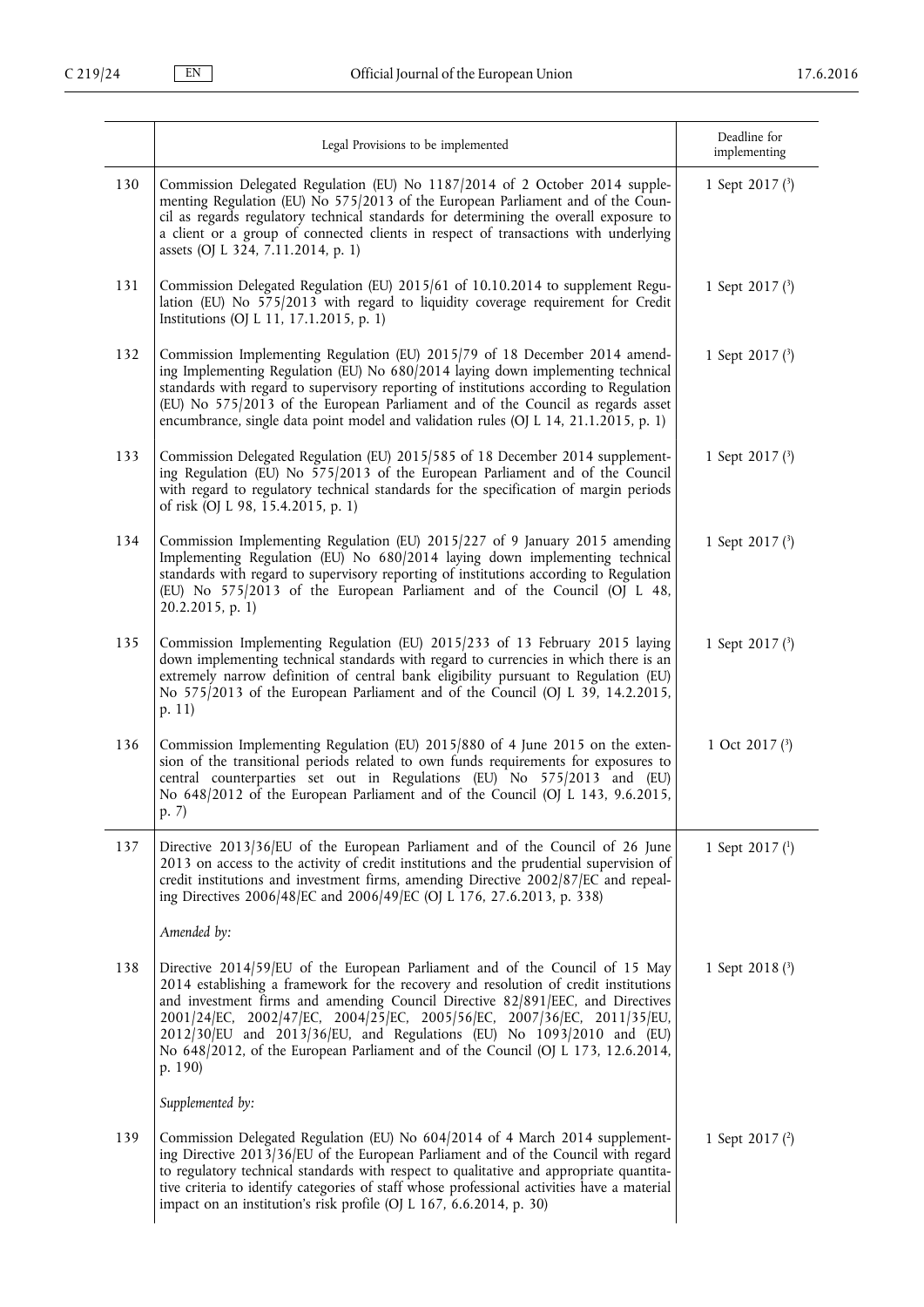|     | Legal Provisions to be implemented                                                                                                                                                                                                                                                                                                                                                                                                                                                                        | Deadline for<br>implementing |
|-----|-----------------------------------------------------------------------------------------------------------------------------------------------------------------------------------------------------------------------------------------------------------------------------------------------------------------------------------------------------------------------------------------------------------------------------------------------------------------------------------------------------------|------------------------------|
| 140 | Commission Delegated Regulation (EU) No 524/2014 of 12 March 2014 supplement-<br>ing Directive 2013/36/EU of the European Parliament and of the Council with regard<br>to regulatory technical standards specifying the information that competent authori-<br>ties of home and host Member States supply to one another (OJ L 148, 20.5.2014,<br>p.6                                                                                                                                                     | 1 Sept 2017 $(2)$            |
| 141 | Commission Delegated Regulation (EU) No 527/2014 of 12 March 2014 supplement-<br>ing Directive (EU) No 2013/36/EU of the European Parliament and of the Council<br>with regard to regulatory technical standards specifying the classes of instruments that<br>adequately reflect the credit quality of an institution as a going concern and are<br>appropriate to be used for the purposes of variable remuneration (OJ L 148,<br>20.5.2014, p. 21)                                                     | 1 Sept 2017 $(2)$            |
| 142 | Commission Delegated Regulation (EU) No 530/2014 of 12 March 2014 supplement-<br>ing Directive 2013/36/EU of the European Parliament and of the Council with regard<br>to regulatory technical standards further defining material exposures and thresholds<br>for internal approaches to specific risk in the trading book (OJ L 148, 20.5.2014,<br>p. 50)                                                                                                                                               | 1 Sept 2017 $(2)$            |
| 143 | Commission Delegated Regulation (EU) No 1152/2014 of 4 June 2014 supplement-<br>ing Directive 2013/36/EU of the European Parliament and of the Council with regard<br>to regulatory technical standards on the identification of the geographical location of<br>the relevant credit exposures for calculating institution-specific countercyclical capital<br>buffer rates (OJ L 309, 30.10.2014, p. 5)                                                                                                  | 1 Sept 2017 $(3)$            |
| 144 | Commission Implementing Regulation (EU) No 620/2014 of 4 June 2014 laying<br>down implementing technical standards with regard to information exchange between<br>competent authorities of home and host Member States, according to<br>Directive 2013/36/EU of the European Parliament and of the Council (OJ L 172,<br>$12.6.2014$ , p. 1)                                                                                                                                                              | 1 Sept 2017 (2)              |
| 145 | Commission Implementing Regulation (EU) No 650/2014 of 4 June 2014 laying<br>down implementing technical standards with regard to the format, structure, contents<br>list and annual publication date of the information to be disclosed by competent<br>authorities in accordance with Directive 2013/36/EU of the European Parliament and<br>of the Council (OJ L 185, 25.6.2014, p. 1)                                                                                                                 | 1 Sept 2017 $(2)$            |
| 146 | Commission Implementing Regulation (EU) No 710/2014 of 23 June 2014 laying<br>down implementing technical standards with regard to conditions of application of<br>the joint decision process for institution-specific prudential requirements according to<br>Directive 2013/36/EU of the European Parliament and of the Council (OJ L 188,<br>$27.6.2014$ , p. 19)                                                                                                                                      | 1 Sept 2017 (2)              |
| 147 | Commission Delegated Regulation (EU) No 1222/2014 of 8 October 2014 supple-<br>menting Directive 2013/36/EU of the European Parliament and of the Council with<br>regard to regulatory technical standards for the specification of the methodology for<br>the identification of global systemically important institutions and for the definition<br>of subcategories of global systemically important institutions (OJ L 330, 15.11.2014,<br>p. 27)                                                     | 1 Sept 2017 $(3)$            |
| 148 | Directive 2014/49/EU of the European Parliament and of the Council of 16 April<br>2014 on deposit-guarantee schemes (recast) (OJ L 173, 12.6.2014, p. 149)                                                                                                                                                                                                                                                                                                                                                | 1 Sept 2016 $(2)$            |
| 149 | Directive 2014/59/EU of the European Parliament and of the Council of 15 May<br>2014 establishing a framework for the recovery and resolution of credit institutions<br>and investment firms and amending Council Directive 82/891/EEC, and Directives<br>2001/24/EC, 2002/47/EC, 2004/25/EC, 2005/56/EC, 2007/36/EC, 2011/35/EU,<br>2012/30/EU and 2013/36/EU, and Regulations (EU) No 1093/2010 and (EU)<br>No 648/2012, of the European Parliament and of the Council (OJ L 173, 12.6.2014,<br>p. 190) | 1 Sept 2018 (2)              |